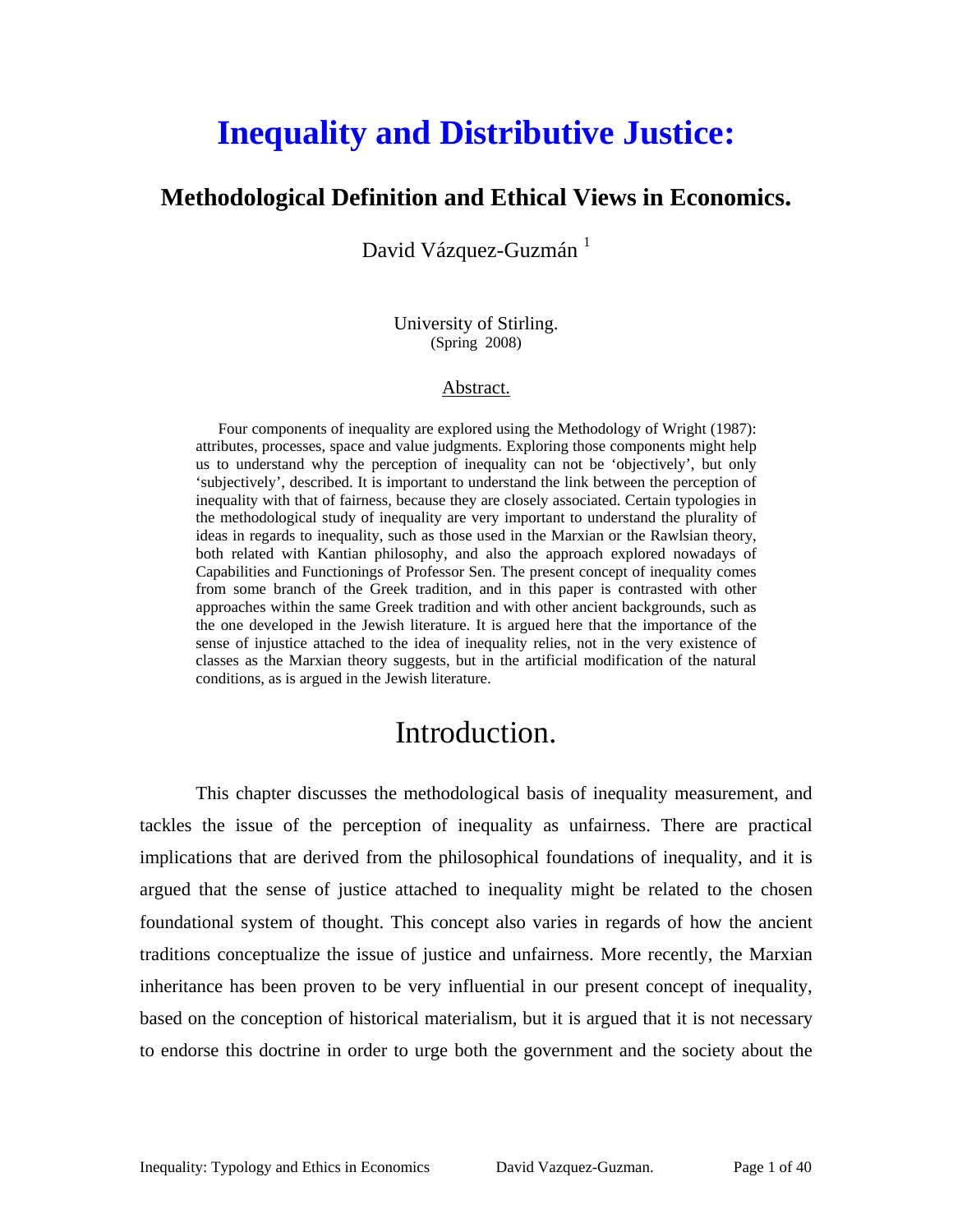pervasive and negative effects of high inequality in the society. In order to make some positions clear, other traditions in regards of justice assessment says that it is not only responsibility of the government sector to solve the problem of an unequal society, to solve the issue it is required social participation in order to break the vicious circle of an unequal society. A corollary of these positions is that the government should focus in artificial changes that produce inequality such that those artificial processes might be prevented, leaving to individuals their responsibility in order to tackle the issue of inequality, which can also come from normal processes. But before to make policy recommendations, it is necessary to define clearly what the foundations of inequality assessment are.

There are several reasons for considering the issue of economic inequality. In policy analysis, higher degrees of inequality are usually associated with social problems or with people's discontent (Sen, 1973, p. 1; 1999, p. 93). The sense of deprivation might not be related only with the lack of basic necessities expressed as in a certain representation of the poverty line, but also with the assessment that every individual makes when s/he compares his/her own well-being with others (Foster and Sen, 1997, p. 185). This made us think that the study of inequality is important by itself, and not only because it is related to other kinds of deprivation. One of the most cited quotes on the idea of inequality in economics can be traced back to Adam Smith. In 1776, in the *Inquiry into the Nature and Causes of the Wealth of Nations*, Smith emphasized the role of commodities as 'necessities', being the same in nature but varying from culture to culture depending on the customs:

"By necessaries I understand, not only the commodities which are indispensibly necessary for the support of life, but whatever the custom of the country renders it indecent for creditable people, even of the lowest order, to be without. … . The poorest creditable person, of either sex, would be ashamed to appear in public without them". (1776, *WN*, 5.II).

 $\frac{1}{1}$  $<sup>1</sup>$  I appreciate helpful comments of Sheila Dow, Dipak Ghosh and Brian Loasby. All errors remain mine. I</sup> acknowledge the support of the Mexican Institute CONACYT.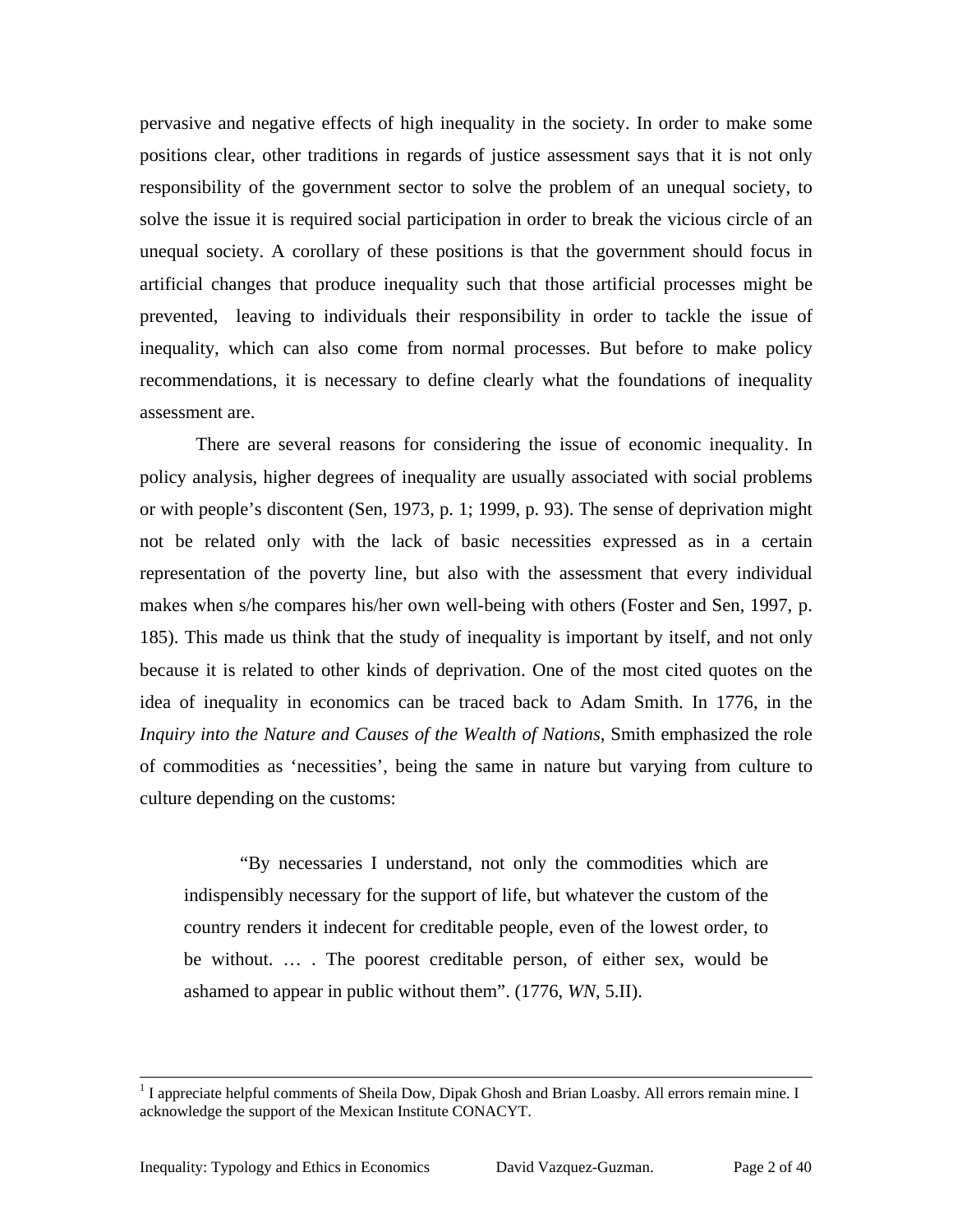The perception of some basic goods can only be understood when they are taken into account with the environment and with the community where the individual lives. So in the community, it happens that the pattern of consumption is influenced by the income of others. Therefore, the assessment of the individual to appear in public without shame, can be understood if and only if we think that she is able to compare herself with others, and also if she possesses certain value judgments to make those comparisons. The fact is that people make comparisons using their own criteria, and this matters since this is an important social phenomenon. That is the reason why social inequality has been a matter of concern not only for the economists or politicians, but for the sociologists and philosophers as well. Inequality is a form of deprivation that, in some particular spaces, might even be 'objectively' measured, but regardless of its precise measurement, it will always be subjectively perceived. We do not know for sure how much inequality is harmful to society. To sketch some ideas of how people make those comparisons and which basis they use is the purpose of this chapter.

Once we know the importance of the study of inequality, it is necessary to explore the definitions and the roots of this concept. The linguistic nature of the word inequality might give rise to a variety of ideas, so it is necessary to define the context of the discussion. That word inequality usually has attached to it certain value judgments, and also philosophical positions. Inequality is not only an issue of mathematical comparisons. If the meaning of the concept is explored, it is possible to level the ground to avoid linguistic confusion for discussion. For instance, it can be the case that some people argue about the causes that produce inequality, stressing the underlying relationships, but there might be others who may think on inequality as a 'bad' thing by itself, not looking at the causes but about the ethical values behind it. We might consider the question: '*Inequality of what?'*, thinking on the space where inequality is measured, or the alternative question: '*Inequality among whom?'* Because it should not be forgotten that inequality is something that is contextualized to a recipient unit, where the social unit might be individuals, groups of individuals (e.g. households), countries, communities, or geographical groups within a society, just to mention some examples. It is discussed in this paper why it is very frequently taken as given that the value judgment assumed is that inequality is a 'bad', always a social disease, following the Marxian tradition. Sometimes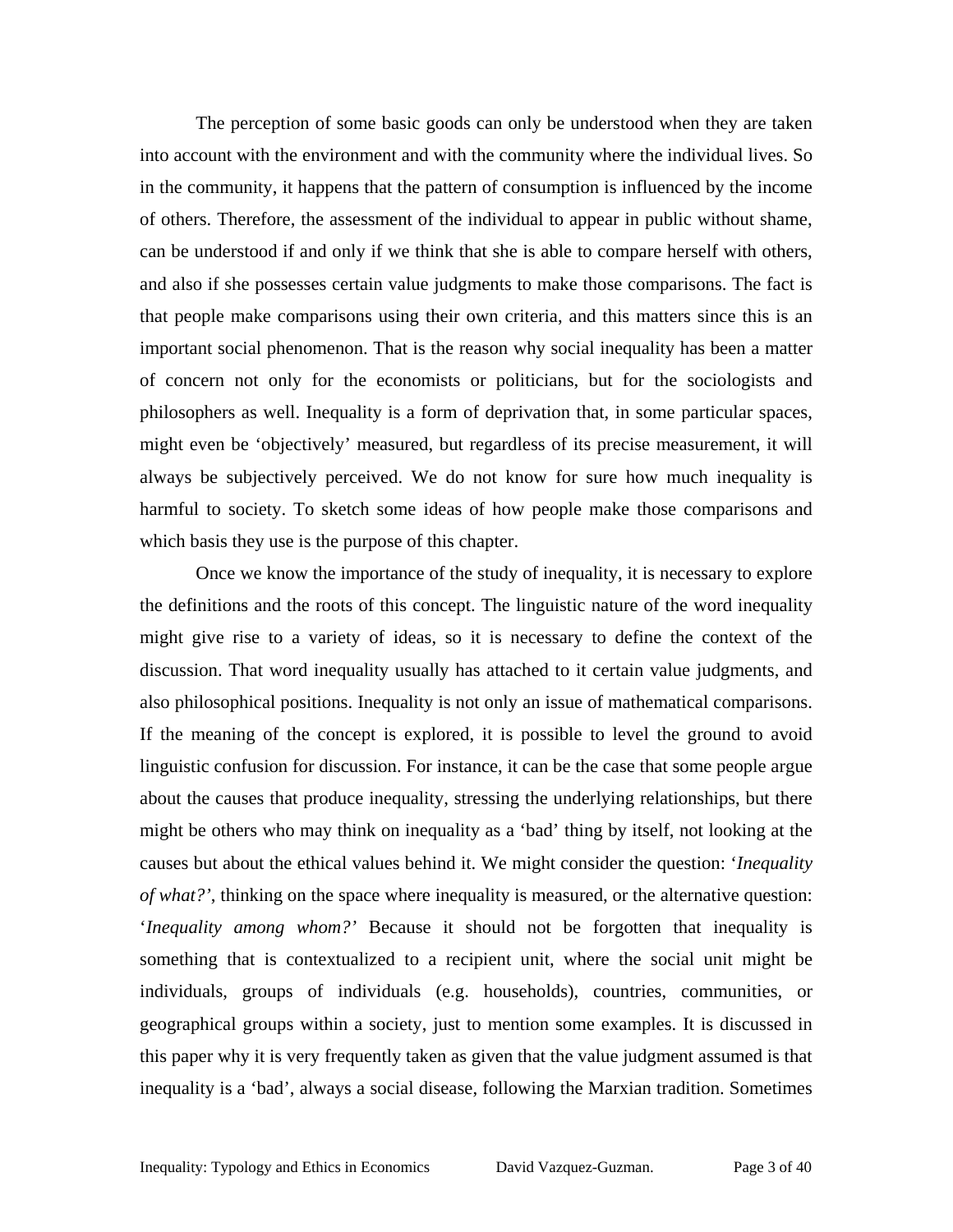the strong position, that emphasizes the struggle among classes, makes it difficult to understand that inequality might come from natural differences. The artificial change of those conditions might explain the unfair and undesired inequality, but not the very existence of those conditions. In the rest of the paper, it will not be assumed that the concept of inequality is 'equally' understood by all. It will be explained, using a particular methodological framework: the dissection of the inequality concept of its attributes and processes under certain value judgments.

#### Overview.

The definition of inequality is first addressed in section **[1](#page-3-0)**, followed by the theoretical components of inequality, which are separated in section **[2](#page-4-0)**, as are a) its attributes or dimensions, and b) what generates inequality and due to which process. The suitable space where inequality is calculated is discussed in section [3.](#page-9-0) The ethical and moral values underlying the concept of inequality are mentioned and opened for discussion in section **[4](#page-14-0)**. Using the previous discussions, the approach of traditional economic theory is analyzed in section **[5](#page-30-0)**, finalizing with some concluding remarks in the light of the material presented.

### <span id="page-3-0"></span>**1** Definition.

There are several issues in regards to 'inequalities', so it is appropriate if we try first to define what inequality is. The root is the Latin word *in-* + *aequalis* (equal), meaning 'non-equal', or "Lack of equality, as of opportunity, treatment, or status".<sup>[2](#page-3-1)</sup> Inequality does not have a meaning by itself, so it is a negation of another word. So in order to pursue this further, it can be convenient to look instead at the definition of 'equality' rather than inequality. Equality means that the object of appreciation corresponds among some particular group of objects, persons, processes or circumstances, sharing at least one specific attribute. A stronger version of this word will be 'identity' (total correspondence of the object to the other(s) object(s) in all attributes),

<span id="page-3-1"></span> <sup>2</sup> *The American Heritage Dictionary of the English Language (2000)* and *Wiktionary*. (2008).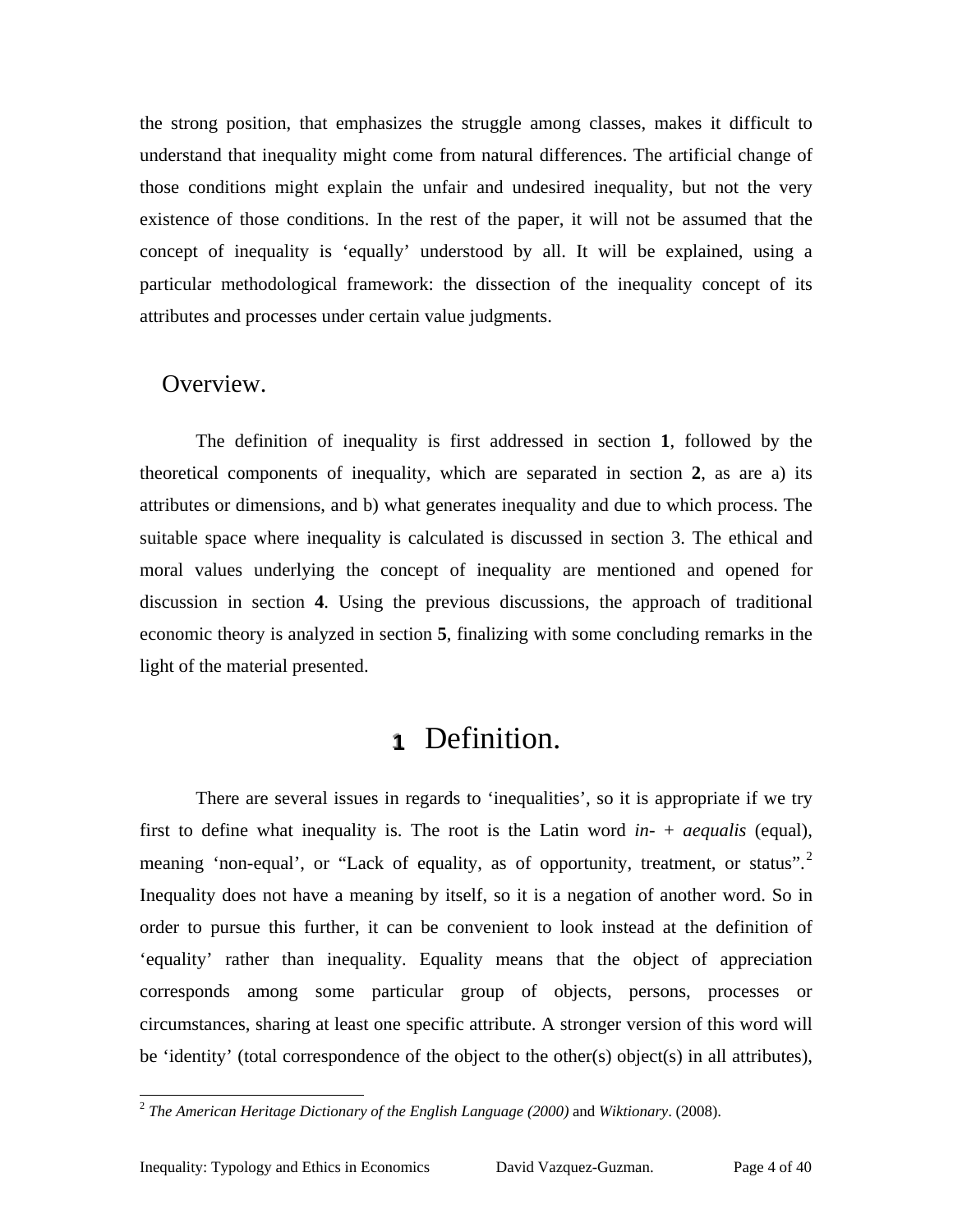and a weaker version could be 'similarity', a partial correspondence (Gosepath, 2007). Identity implies equality, and equality implies similarity, but not the other way around. Inequality means, in this sense, a non correspondence to some degree in at least some of the attributes. In economics, we can think that the word inequality entails in its notion some preconception of a non-balanced ideal situation, so inequality arises when this model changes due to a certain process, as will be discussed later. How the 'ideal' situation is preconceived in this model is a matter of philosophical debate, and it will be commented upon in detail in section **[4](#page-14-0)**.

Equality and inequality are ideas that need some kind of context. It is important that an author mentions clearly what kind of inequality or equality she is making reference to, in order to avoid confusion. For instance, income inequality explores the non-correspondence among particular groups of people or households (called recipient units). Those groups share the particular attribute of having access to some particular amount of earning, usually called income. On the epistemological context, the use of the term inequality is for our purposes, mostly descriptive rather than prescriptive. But it is possible to discuss the prescriptive use of this term if we touch on the ethics and morals behind the concept of inequality. In the same setting, ethical value and the morality of inequality are closely linked with concepts of justice and fairness. Now that the etymological concept is defined, in the following section some particular attributes of inequality will be explored in the context of economics.

## <span id="page-4-0"></span>**2** Typology of inequality.

### **2.1** Inequality Attributes.

The typology of inequality in economics, as described by Wright (1987), can be helpful to explain two of its components: a) the attribute of social inequality and b) the kind of process that leads towards that state of inequality. This typology will be convenient for two purposes, to shed light over the space where inequality is calculated, and maybe the unit measure, and also to separate the observed value of inequality from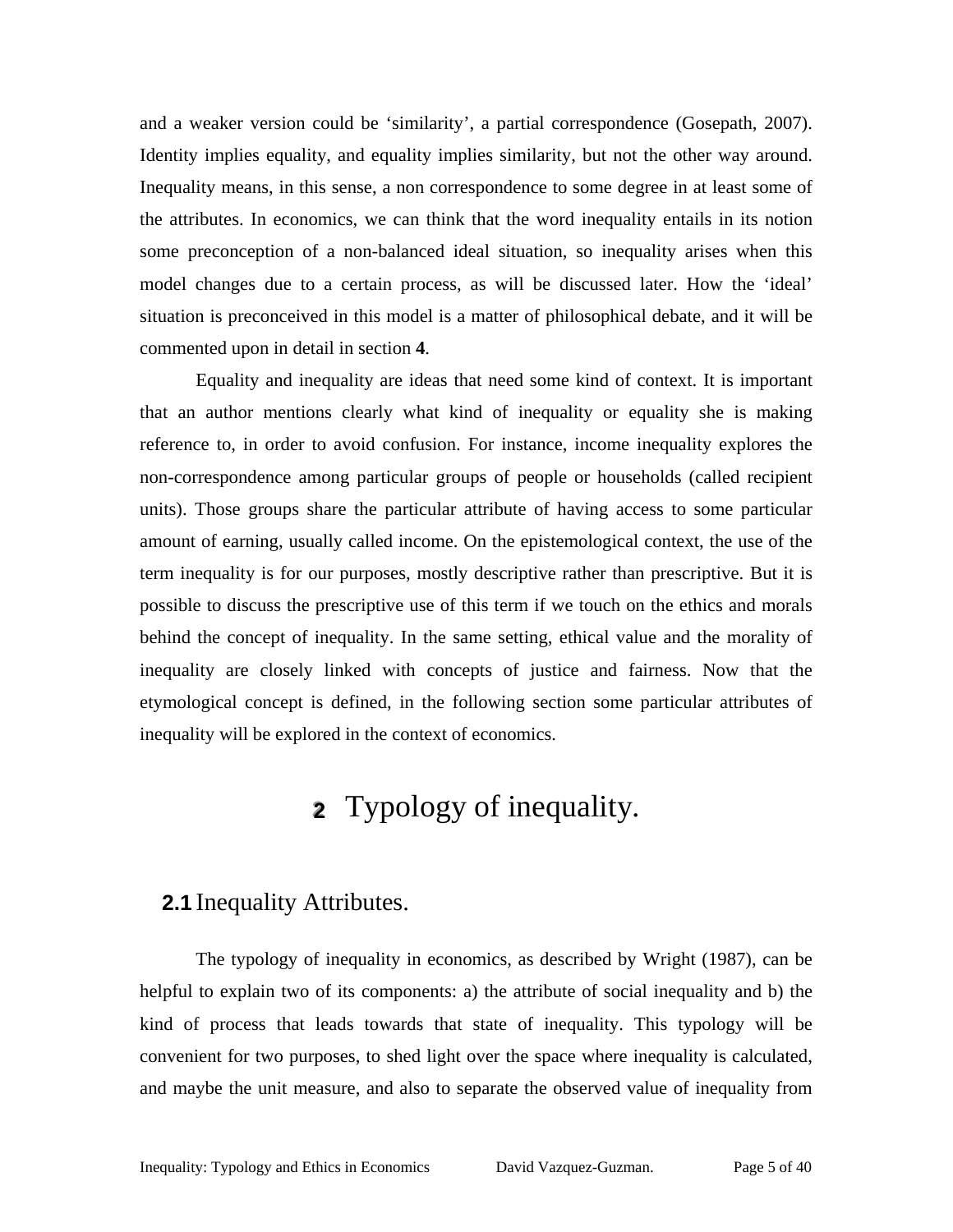the process that generates it. The study of the typology will also make clear another difference: that inequality is always making reference to a relevant group in the society and to a relevant attribute as well, so that every group (individual, community, etc.) might have a different amount of some of this attribute (income, weight, power, etc.). It will be shown that when this distribution is the same for all units, this leads to equality, and when not, to inequality. It will be explained which form the attributes can take, and later, how these processes can take place, in other words, how inequality arises.

The attributes can be divided into two kinds: 'monadic' and 'relational'. The former are the ones that, in order to describe their magnitude, should not need reference to anything else. The latter might have a reference (or a relation) to something else. Monadic attributes can be, for instance, food or material goods; their quantification does not need a reference to anything else.<sup>3</sup> The same happens to the consideration of personal characteristics, such as gender, weight, size, and similar things. On the other hand, the 'relational' attributes have reference to something else; this can be the idea of freedom, which might be narrowly defined by the absence of constraints on opportunities. Another example of a relational attribute is power, which might be possessed in large amounts by politicians in a society, but in a very limited amount by the rest of the individuals. It is difficult to define power, but if we define it as the ability to obtain things from others, power is a 'relational' attribute, which depends on the number of people that are controlled by the one with power.

Now it can be understood better that when income is stressed as the space of inequality, it is argued with respect to a 'monadic' attribute, because it is usually focused in terms of material goods, food, or the equivalent in money. However, we know that income does not capture all the people's well-being, so it is difficult to find in this space other things that, though necessary, are not in the goods market. For the definition of some of the non-monetary goods, such as democracy or freedom or access to education, we do not need a monadic focus on attributes, we need to focus on the 'relational' attributes, as it can be clear that such examples of human rights make reference to

<span id="page-5-0"></span><sup>&</sup>lt;sup>3</sup> We could think that material goods are quantified in terms of money, and that could be related with relative prices, or the exchange value of money, so in that sense, the 'monadic' characteristic of the attribute would be violated because of its reference to 'something else'. Knowing that is needed to have a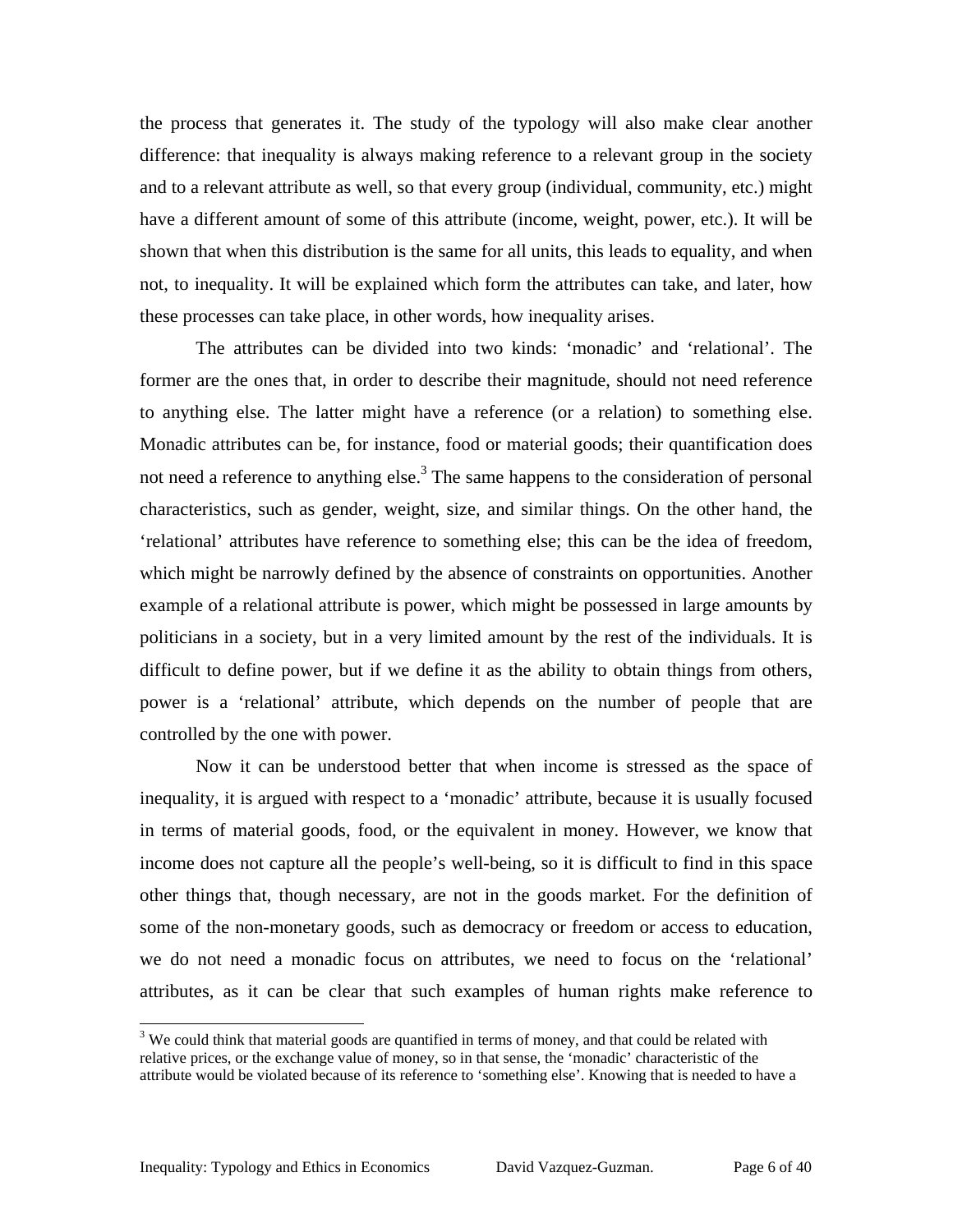something else. It is possible to have a mixture of relational and monadic spaces, for instance, the capability approach of Sen. This approach recognizes the complexity of the space where well-being is measured. The (achieved) functioning bundles are mostly related with monadic attributes (e.g. food, clean water supply, access to education), and capabilities (or freedoms) are mostly related with relational attributes (e.g. democracy, participation, etc.). Now let's go to the processes.

#### **2.2** Inequality Processes.

The classification of the processes goes in the same fashion as the attributes: we have monadic processes and relational processes. In the monadic processes, the unit in consideration relates to self-contained processes, in other words, the attribute in the monadic process is not related with any other process that drives inequality. It is difficult to find a pure monadic process, but for instance, if we consider the distribution of air that is breathed in a community, it is a function of the amount of the required air only by individuals in regards to their needs. The individual's life cycle can be considered, but the amount of air required is not constrained by something else, there is plenty of it. Following the same example, the quantity of air that is breathed by a small baby is not the same as that for an adult; the quantity changes according to personal characteristics of the individual.<sup>[4](#page-6-0)</sup> It is important to understand the role of personal characteristics, because those are usually attached to monadic processes. Each individual possess a number of characteristics that are not related to something else, personal characteristics only belongs to each person. Understanding this link, it can be clear for the government that some distribution of services will depend on each personal characteristics. For instance, the distribution of health services has a part that is intrinsically related to personal characteristics (e.g. maternal care, child vaccination), and because of that, the distribution of health service can be seen as a monadic process.

1

starting point, it assumed that prices are given, and because of that, material goods are well defined in that space.<br><sup>4</sup> In this case we should ignore that the amount of people in the community is related with the interactions

<span id="page-6-0"></span>of reproduction among them, and we also ignore the influence of others personal characteristics such as genetic inheritance, so none of this is considered for our monadic ideal definition.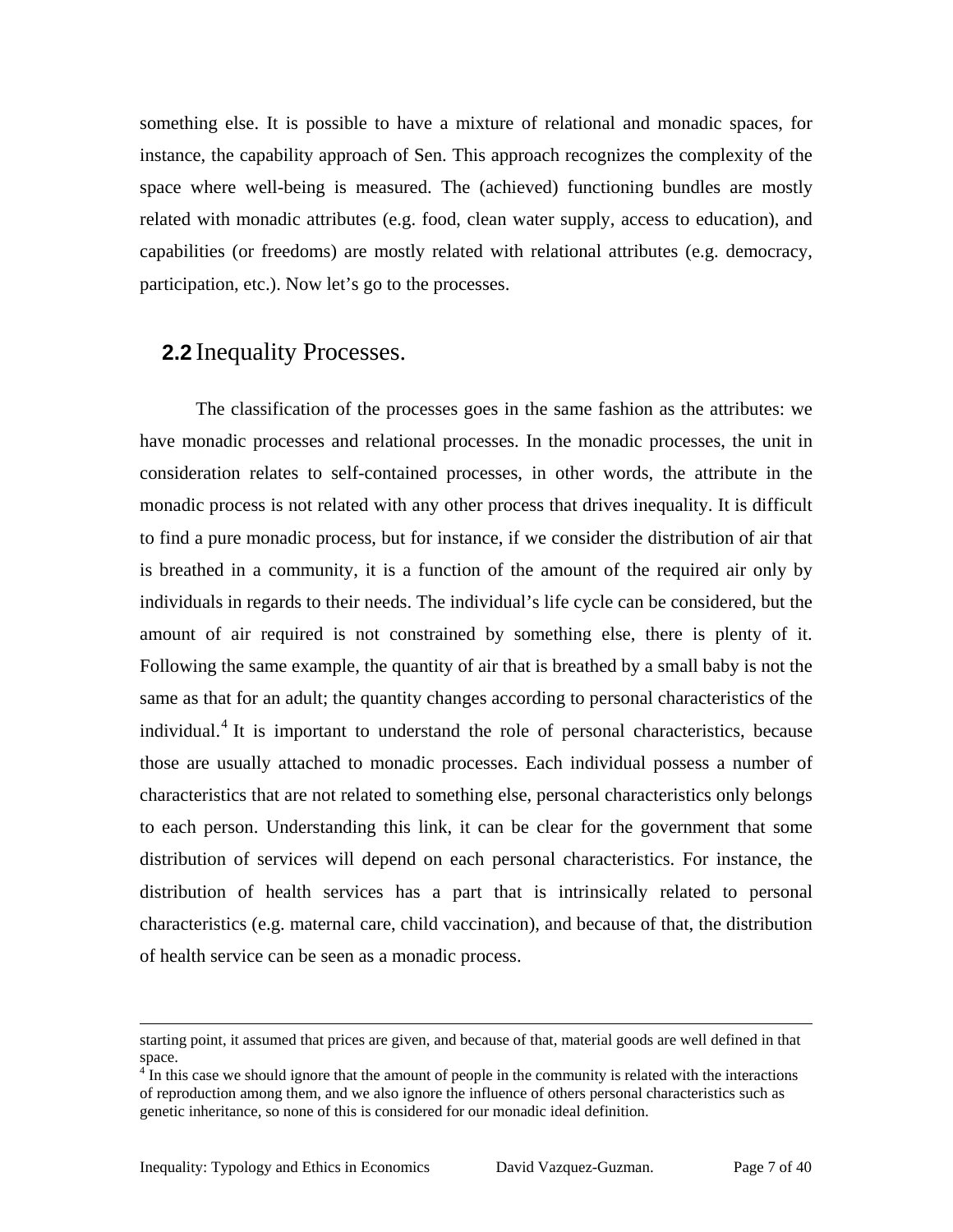As opposed to the monadic process, we have relational processes that are related to some other process or attribute. Using the same health service example, a relational process that is associated with something else, it is a transferable disease, because we need to think in terms of a distribution of health care that it is due to some (negative) interaction among the people. In this case, the form of health care distribution will be a function of the interaction between the members of the community, and the likely spreading of some particular microorganism. In this case, part of the health distribution is a relational process.

Both relational and monadic processes can produce changes in relational and/or monadic attributes. For instance, a poor health distribution (relational and monadic process) might produce a more unequal income distribution (monadic attribute), because of lack of opportunities (relational attribute). Some relational processes are self reinforced. If we think on power as a process and not only as an attribute, the person that has been gaining power over others, in the meantime he/she will be more powerful if nothing stops this process. This will produce a more unequal distribution of the attribute as well. If we think in a positive example, the number of transfers (monadic process) from the rich to the poor might be considered a self-propelling mechanism to alleviate the unequal distribution (monadic attribute), because the poor might be feeling compelled to make transfers to the poorest as well.

#### **2.3** Monadic and Relational Issues in Modern Measurement.

Using the typology described above, if we deal with the historical reasons that are behind the causes of inequality, we will be dealing with the 'relational' process of inequality, while if we focus in the personal characteristics, and how those have been affecting levels of inequality through time, we will be dealing with the 'monadic' process of inequality. Finally, it is clear that a mixture of these processes can occur. A suitable example might be gender inequality. In this case the 'monadic' processes due to the natural sexual personal characteristics, besides to 'relational' processes due to the customs and norms enacted by the society in regards to this differentiation, both can explain the overall process of inequality.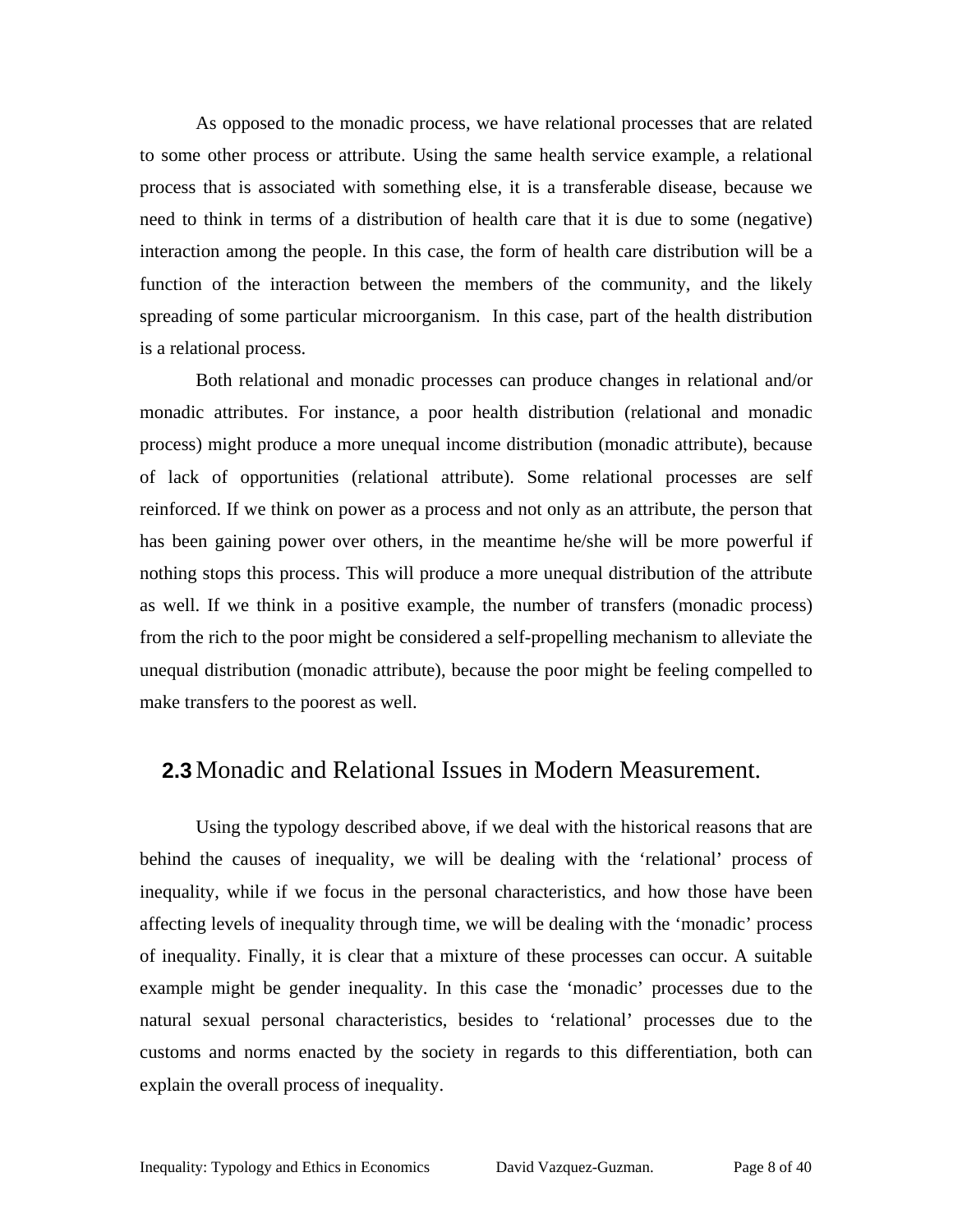Having in mind the two dimensions of the typology of inequality (its attributes and its processes), we know that the traditional measurement of income inequality deals with the study of its 'monadic' attributes that come mostly from a 'relational' process. Because of practical issues, inequality measurement usually focuses on the measurement of the monadic attribute, but not on the relational process that causes it. For the sake of clarity, we can see in **[Table 1](#page-8-0)** some examples that are based on the classification just presented. The types of inequality that are usually studied in the assessment of welfare are highlighted in bold letters, which is the focus of most of the empirical research on inequality.

|                                                    |                    | Form of the unequal attribute                     |                                                           |                                                     |
|----------------------------------------------------|--------------------|---------------------------------------------------|-----------------------------------------------------------|-----------------------------------------------------|
|                                                    |                    | Relational                                        | Relational/Monadic                                        | Monadic                                             |
|                                                    | Relational         | Power, Status                                     | Participation                                             | Income                                              |
| Form of the<br>distribution of<br><b>Processes</b> | Relational/Monadic | Authority based on<br>achievement<br>(democracy). | <b>Functioning</b><br><b>Bundles and</b><br>Capabilities. | Income with<br>equivalence scales,<br>Epidemiology. |
|                                                    | Monadic            | Natural Talent.                                   | <b>Personal Achievment</b>                                | Personal Health,<br>Weight, Height.                 |

<span id="page-8-0"></span>**Table 1 Typology of Inequality**

It is necessary to know the limitations of the inequality type of measurement. For instance, on the one hand, when we deal with traditional formulations that calculate income inequality, such as the Gini coefficient, it can only be possible to explore the monadic attribute of income that is measured in cardinal units. The relational process that caused inequality might be explored at some extent with Entropy measures, because the regional composition is feasible to explore with such a measure, but on the Gini coefficient that process is not visible. On the other hand, another way to consider inequality is the use of equivalence scales, which consider individual heterogeneity. In this case the same monadic attribute of income is considered, but now focusing on the monadic process that are due to the personal characteristics of individuals. Nowadays there is no type of measure that can explore all forms of distribution processes and all unequal attributes at once because the data is not available, but a multidimensional measure might serve as a beginning.

When income inequality across some period of time is studied, we explore the processes that drive the course of the distribution of income. This relationship is captured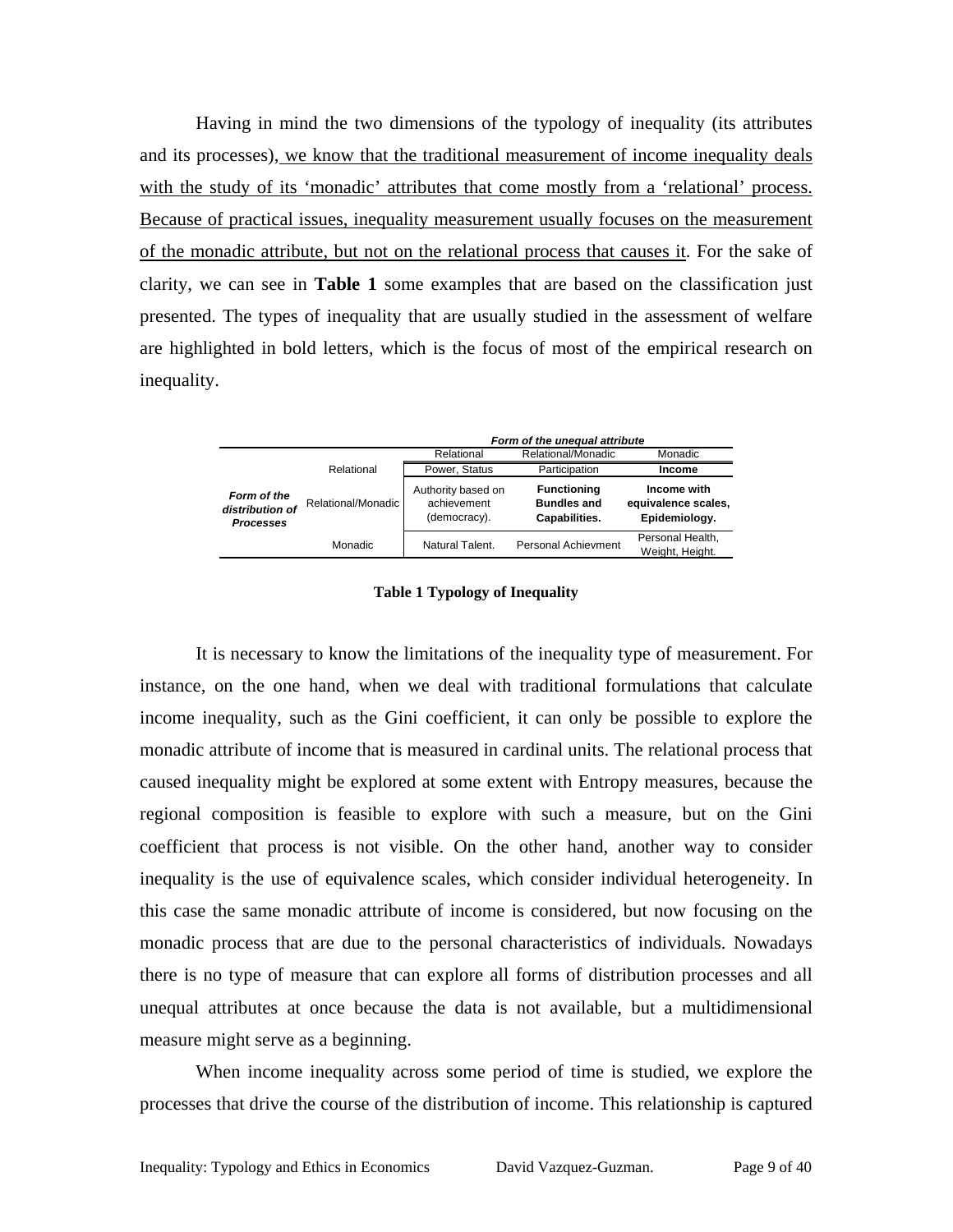by the standard measures, such as the Gini coefficient or Theil index. In this standard measurement, we can not see which might be the cause that is driving the cited inequality, which likely comes from a mixture of 'relational' and 'monadic' processes. In spite of the focus on the monadic attributes of income, it is possible to use some discovered characteristics of the standard measures in order to explore the relational process embedded in income, doing this through certain properties such as decomposability, either by population subgroup or by income source. The 'subgroup consistency' is more a relational property, which says how much inequality affects each group of people; this is clearly a relational implication. The decomposition by income source also tells which are some of the reasons behind inequality, and how assets, savings, and other sources affect directly or indirectly the 'motion' of inequality across households. These properties allow the researcher to explore some of the reasons which are beyond the scope of the superficially observed income inequality, and allow her/him to think about how those reasons contribute to the overall phenomenon. Going beyond technical specifications, we are going into the terrain, not very firm, of inequality measurement, so we discuss the space for calculations.

### <span id="page-9-0"></span>**333** Space for calculations.

The discussion about the space where inequality shall be measured is not short. This question has been addressed by many, but recently in economics by Amartya Sen in his *Equality of What?* (1980). In that paper, he rejected the ethical views of both the utility maximization approach and Rawls' justice. He contrasted those two approaches with his own approach of capabilities and rejected them. Afterwards, the literature became very broad on the definition of the space where to measure deprivation. That literature includes discussions with regards to the appropriate space to measure welfare, such as non-income spaces, multidimensional capability vectors, various types of functioning bundles, and a mixture of those views.<sup>[5](#page-9-1)</sup> In spite of methodological discussions, there are issues of a practical nature that are yet to be completely resolved, for instance when only income is chosen from the plethora of spaces available (Cowell,

<span id="page-9-1"></span> <sup>5</sup>  $5$  See for instance the Mexican case (CTMP, 2002, pp. 24-32).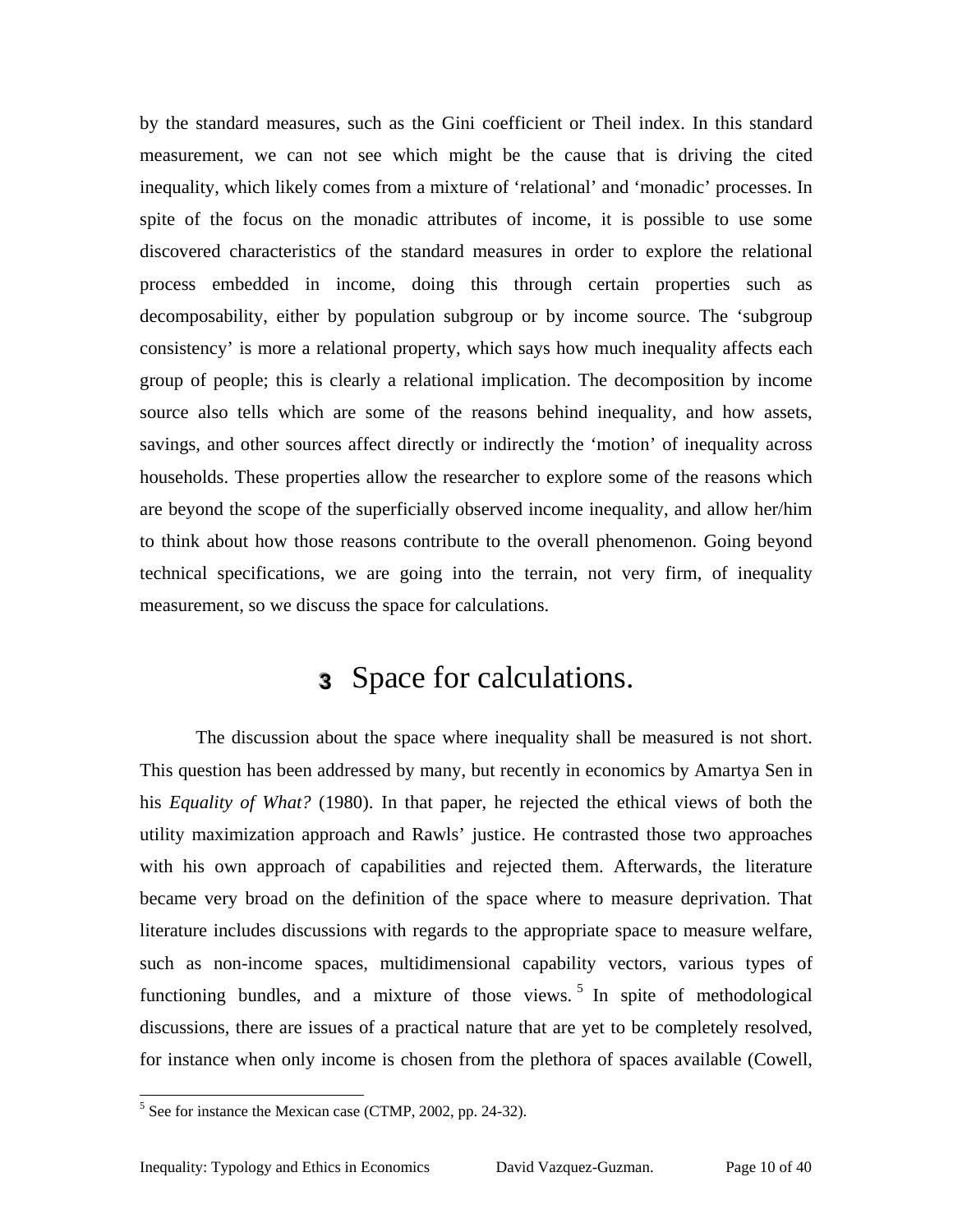1995, p. 4). Therefore, it is clear that the discussion dealing with the suitable space to measure well-being is broad. This paper focuses on the approaches that struggle with issues of welfare, and particularly with inequality measurement.

#### <span id="page-10-0"></span>**3.1** Utilitarian Space.

Considering the appropriate space where inequality shall be calculated, we find that most modern economists reject the utilitarian aggregated space in the sense of Bentham, when he considered the social welfare through the aggregation of every personal utility (Sen, 1973, p. 15; 1980; Foster and Sen, 1997**,** p. 112). The strong assumption that avoids interpersonal comparisons, assuming that all individuals obtain the same utility from the same basket of goods, make things problematic (Sen, 1973, p. 12; 2000, p. 67). In this view it is necessary to assume identical individuals, with identical levels of satisfaction that come from the enjoyment of a particular good. Defending this approach, authors like Harsanyi (1987, p. 955), saw this problem not as a serious one, saying that it is only difficult to do the formalization of this approach because of the embedded philosophical complexity of the measurement, arguing that every person has access only to her own mental inwardness, and not to the others. We need to keep in mind those controversies on the measurement of well-being, particularly when it is necessary to impute a numerical value to every recipient unit (e.g. person) and their utility. When we think that people's income is the expression of their 'utility', or more than that, if we think that utility is a good approximation of their welfare, there are many underlying assumptions made, much more if we want to believe that each person enjoys the same level of utility with the same amount of money spent (either looking to utility as a 'pleasure', in the hedonistic view, or as a satisfaction from the consumed good, in the modern view).

One utilitarian challenge that was not properly solved was the incommensurability of human pleasure (Welch, 1987). It is important for us to know a bit about the reason for the limitations of interpersonal comparisons in the utilitarian framework, and because of that, the limitations on inequality assessment. If we assume that all individuals possess an identical utility function, this has the consequence of having the social welfare function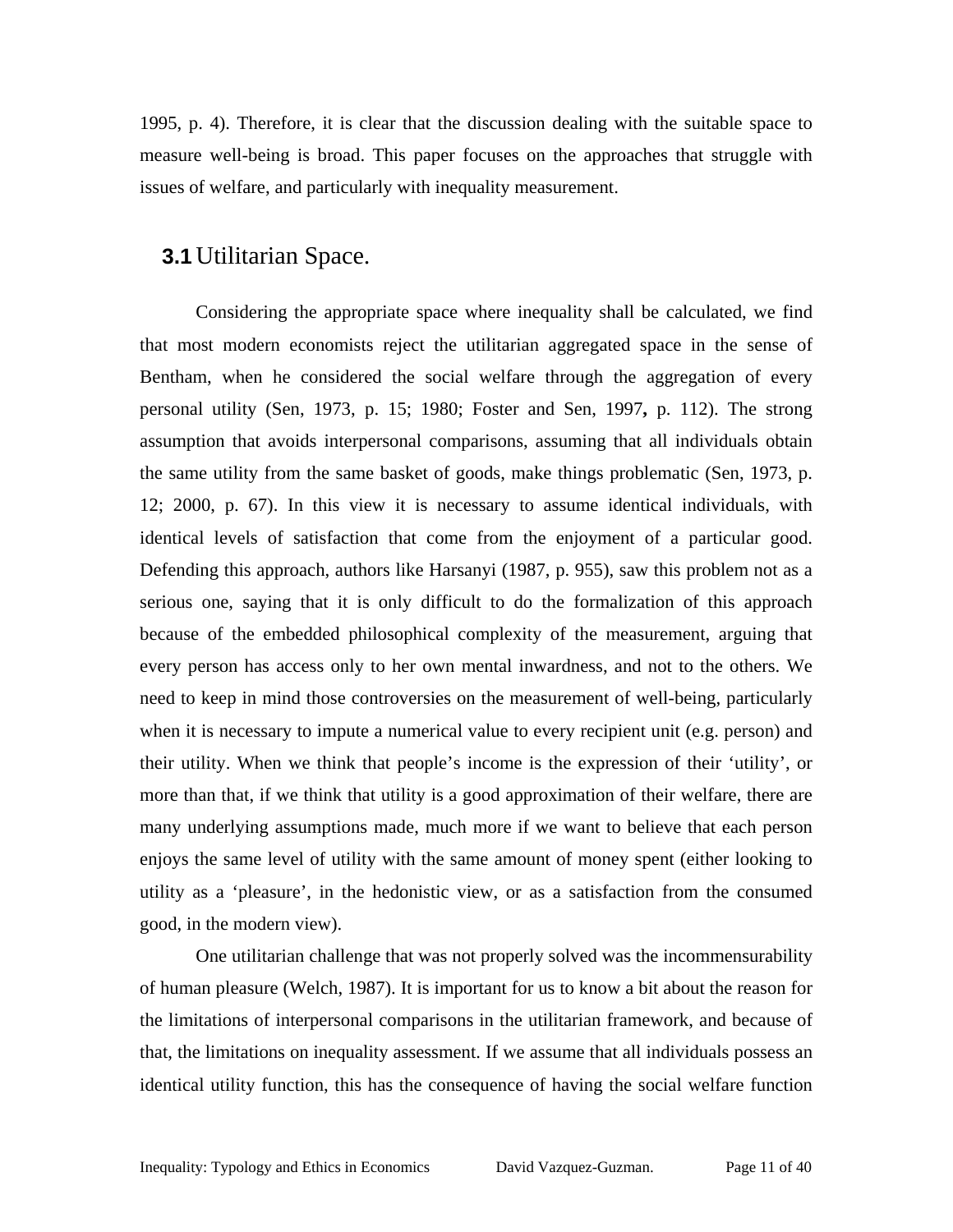defined over the set of individuals and their orderings, which makes the task of considering the income distribution very difficult from the very beginning: cardinality is a problem (Sen, 1973, p. 13). As early as 1879, the professor of jurisprudence, T. E. Cliffe Leslie, wrote:

"There is an illusive semblance of simplicity in the Utilitarian formula… it assumes an unreal concord about the constituents of happiness and an unreal homogeneity of human minds in point of sensibility to different pains and pleasures … Nor is it possible to weigh bodily and mental pleasures and pains one against the other; no single man can pronounce with certainty about their relative intensity even for himself, far less for all his fellows". (1879, pp. 45-6).

This and other critiques undermined the hedonistic utilitarian framework. Later other ('non-welfaristic') approaches were progressively replacing it. We discuss some of these approaches below.

#### **3.2** 'Commodities' and the Basic Needs Approach.

<span id="page-11-0"></span>As a reaction against the utilitarian-hedonic view in the assessment of welfare, a popular school during the 70's was the Basic Needs Approach (BNA). It was a popular and influential approach in development economics. It emphasized the right of every individual to have access to certain 'basic' goods. Those goods were not only very basic, such as food, shelter, clothing, or community services (water, public transportation, or health access), but also the participation of people in the decisions in regards to their own well-being (Ghai et al. 1977, p. 9). The problem with the BNA is that it went to the other extreme, in the sense that it was far away from subjective considerations, so it overemphasized commodity needs.<sup>[6](#page-11-0)</sup> The first Human Development Report, issued in 1990, criticized the BNA in the following way: "the basic needs approach usually concentrates on the bundle of goods and services that deprived population groups need: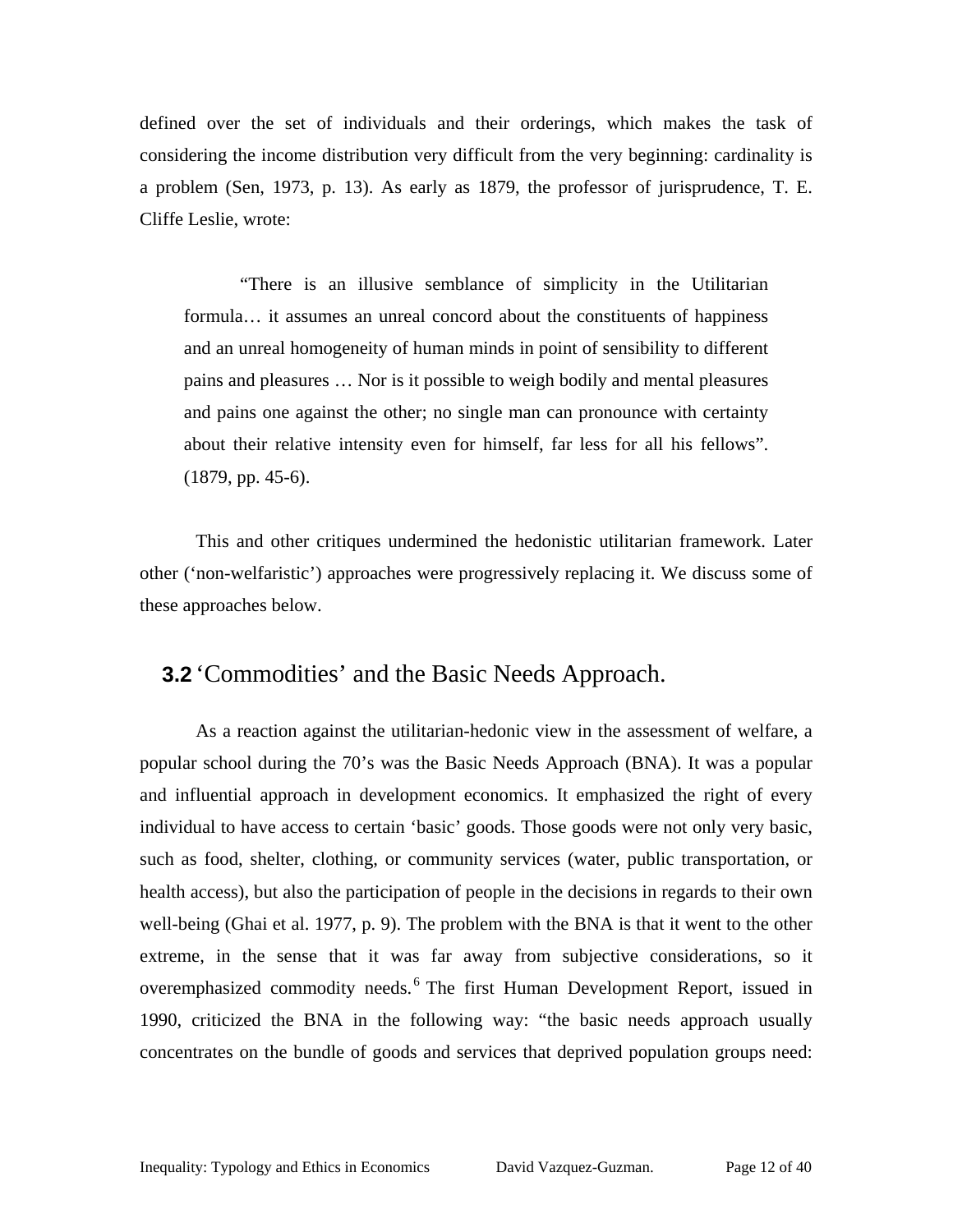… It focuses on the provision of these goods and services rather than on the issue of human choices" (UNDP, 1990, p. 11). At that time, most of the BNA welfare assessments used only income as the appropriate space for the calculations, given some particular basket of 'basic' goods.

Sen tried to generalize this framework, extending the scope of the BNA to a wider range (Alkire, 2002, p. 19). Sen wrote that it was necessary "to take the basic needs approach out of the arbitrarily narrow box into which it seems to have got confined. To see it as just one part of the capabilities approach—to which it is motivationally linked would do just that." (Sen, 1984, p. 515). He criticized the lack of philosophical foundation of the BNA, and its usefulness only for very poor countries. He offered the idea of capabilities as an active concept, instead of the passive concept of 'needs' (Sen, 1984, pp 512-514). In any case, what is true is that the use of income, as a suitable space to calculate welfare, is rooted in the BNA School. Income is still widely used because of one practical issue: it is usually the only data source available in many surveys. So, even remembering the BNA rejection by the subsequent approach of capabilities, BNA can not be ignored as a useful, and some times the only, practical approximation for the assessment of welfare.

### <span id="page-12-1"></span>**3.3** Functioning bundles and the Capability Approach.

Sen is usually held responsible for introduce a new space for the assessment of well-being: functionings and capabilities. I will quote two important paragraphs that describe both the root and the present understanding of capabilities and functionings concepts. The first one is due to Sen in 1985. At that time he formally described his rejection to utilitarianism that he wrote previously in the third Hennipman Lecture.<sup>[7](#page-12-0)</sup> He mentioned the problems of well-being definitions when interpersonal comparisons are taken into account. Moreover, he questioned the problems of having just income as the sole space for the measurement of poverty, as we can see in the following part with his famous bicycle example:

 $\frac{1}{6}$  $<sup>6</sup>$  Alkire (2002) refers to this as a 'commodity fetishism' (p. 14, n. 58). Bibliography and discussion in pp.</sup> 166-167. 7

<span id="page-12-0"></span> $^7$  Methodologically discussed (Sen, 1985b, Ch. 3), and previously rejected in Sen (1973, p. 15-9).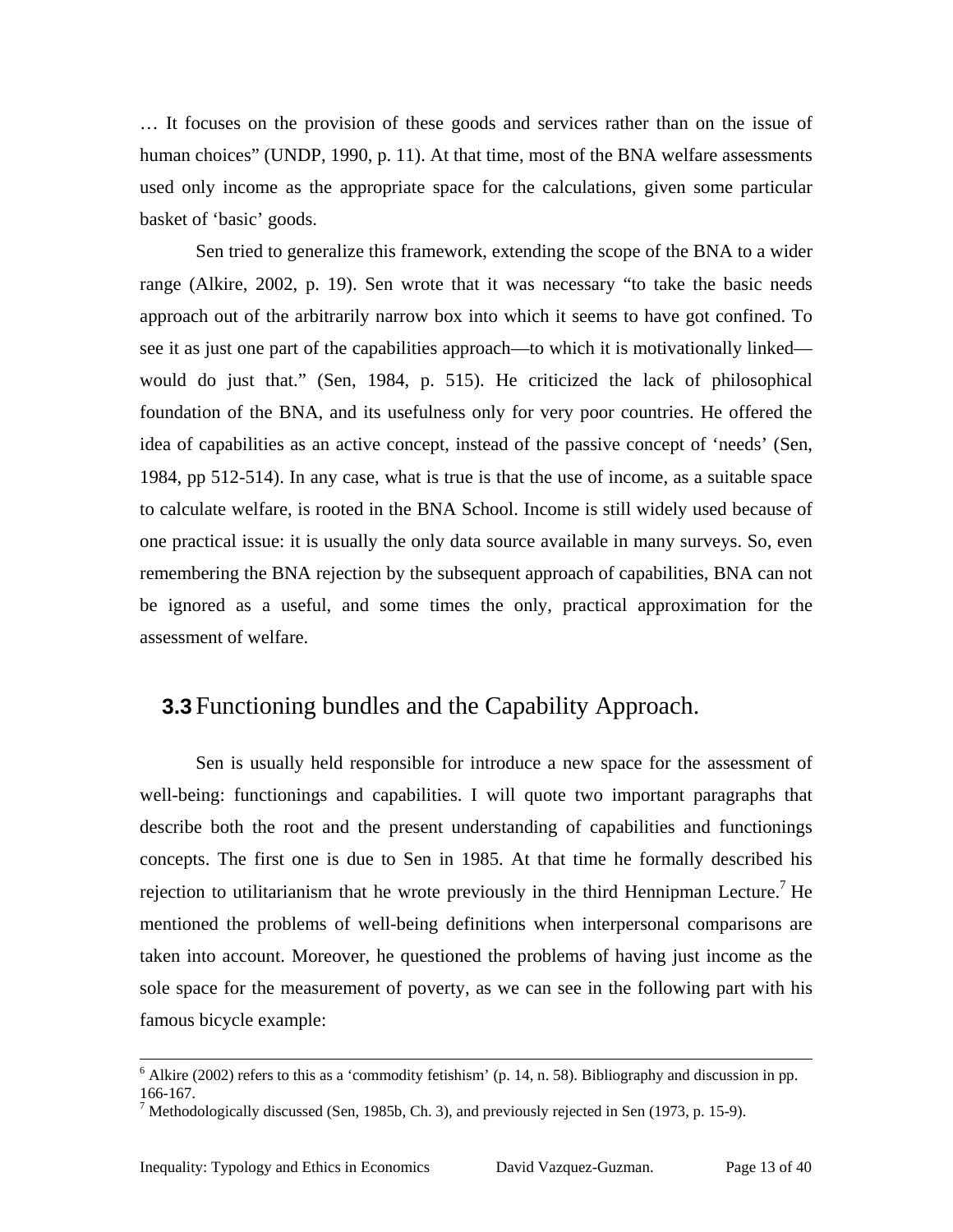"In judging the well-being of the person, it would be premature to limit the analysis to the characteristics of goods possessed. We have to consider the 'functionings' of persons. While the ownership of commodities is a personal matter, and thus the command over the characteristics of goods owned is also a personal matter, the quantification of characteristics does not vary with the personal features of the individual possessing the goods. A bicycle is treated as having the characteristic of 'transportation', and this is the case whether or not the particular person happening to possess the bike is able bodied or crippled. In getting an idea of the well being of the person, we clearly have to move on to 'functionings', to wit, what a person succeeds in doing with the commodities and characteristics at his or her command." (Sen, 1985b, pp. 9-10).

He was referring to the 'functioning' idea contained in Aristotle's *Nicomachean Ethics*, where it was necessary to understand the human final (and best) good that drives people's seeking of their own well-being (Sen, 1999, p. 73). This idea has been formalized and surveyed by various authors.<sup>[8](#page-13-0)</sup> I think the next paragraph resumes the abstract idea of the capability approach because of the new developed terminology of 'capabilities', 'functionings', 'functioning bundle', and 'capability set':

"The functionings approach to the notion of living standards is an important recent development in welfare economics. The core of the approach, initiated by Sen … and Nussbaum …, consists of the idea that the notion of the standard of living should be formulated in terms of functionings (i.e., the 'doings' and 'beings' that have 'intrinsic value' for people and capabilities rather than in terms of utility or commodities). Several related approaches stem from this central idea. First, we have the approach where a person's standard of living is assumed to be determined exclusively by his achieved functioning bundle. An alternative approach is based on the

<span id="page-13-0"></span> <sup>8</sup>  $8<sup>8</sup>$  A good survey might be found in Robeyns (2005).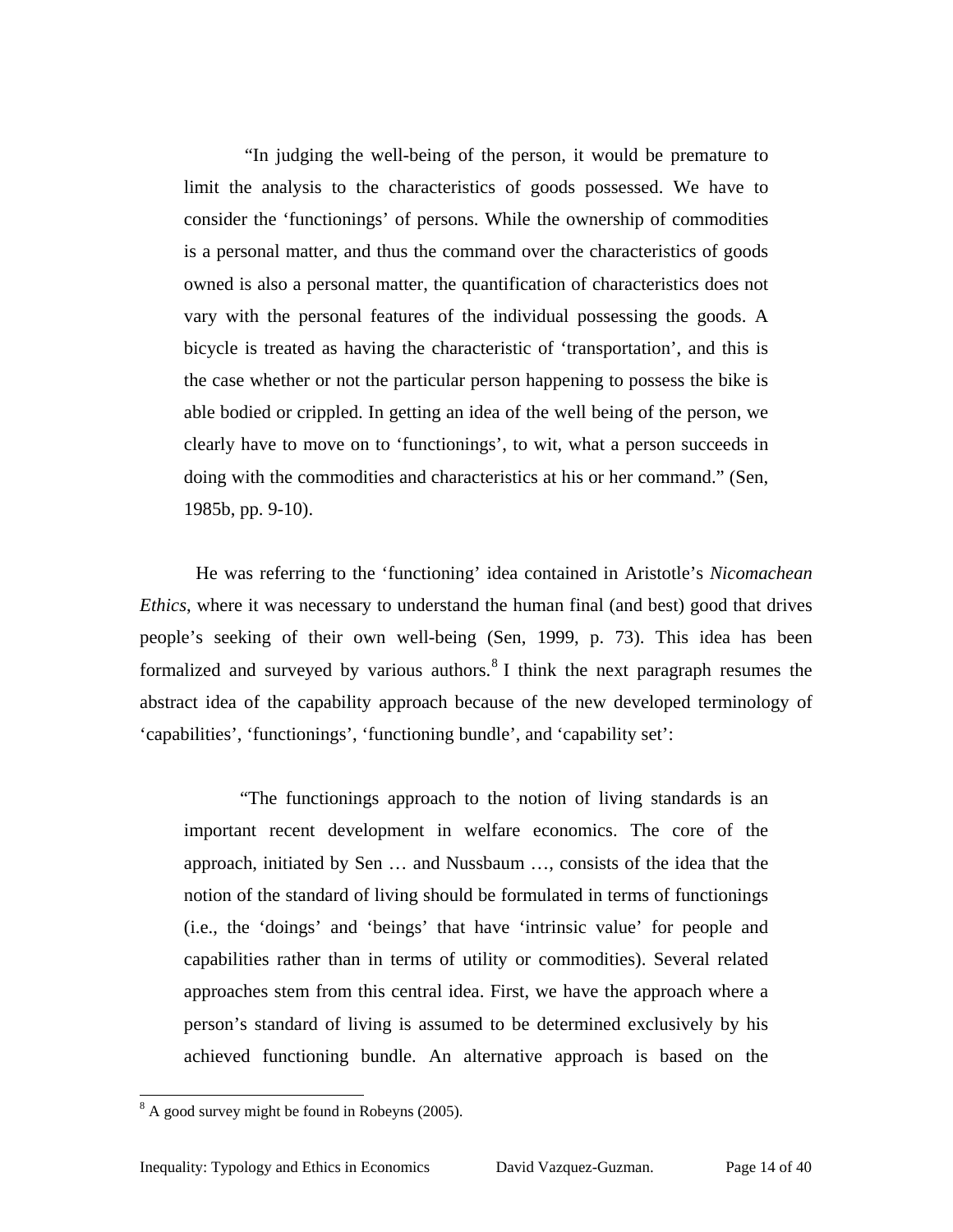assumption that a person's standard of living depends exclusively on his capability set (i.e., the set of all mutually exclusive functioning bundles available to him), which reflects the opportunities available to the person. Lastly, we have a more general conceptual framework where a person's standard of living is determined by his capability set and / or the functioning bundle belonging to his capability set, which he actually achieves. It is clear that the first two frameworks are special cases of the third". (Pattanaik and Xu, 2007, Introduction).

The proposed space is broad for the calculations of inequality and for any standard of living, because of the inclusion of both relational and monadic attributes. This approach tries to explore the implications of any possible space where destitution might take place. But it is not the purpose of this paper to discuss the validity of this approach, even though has been proven very useful.<sup>[9](#page-14-1)</sup> The purpose in this section is just to mention that the capability approach offers an alternative space where well-being can be measured. <sup>[10](#page-14-2)</sup> The challenge that faces the capability approach is related with the formalization of its multidimensional setting, problem that is not shared by the utilitarian framework. Sen itself proposed some ways to formalize the welfare dimensions, for instance, using the fuzzy approach, but this issue is still under research.<sup>[11](#page-14-3)</sup>

### <span id="page-14-0"></span>**444** Ethics and Inequality.

Suppose I live in a simple house in the side of a hill overlooking a lake, in the town of Medina, Washington; just besides the mansion of Bill Gates (if that would be possible). If I observed that he is very rich compared to me, without thinking that that is unfair, I am just acknowledging inequality. On the other hand, if I think his wealth is 'providential' because of his charity organizations, or if my perception of his money makes me feel 'sick', it is clear that I am making some kind of value judgment. People

<sup>&</sup>lt;sub>9</sub>

<span id="page-14-2"></span><span id="page-14-1"></span><sup>&</sup>lt;sup>9</sup> See Robeyns (2005, p. 93) and the references therein.  $10$ <br>
<sup>10</sup> A discussion will be tackled in a following chapter. Some basic references can be found in Basu and Lopez-Calva (2002), Alkire (2002) and Robeyns (2005), among others.<br><sup>11</sup> See Foster and Sen (1997, p. 121, n. 17) and Sen (2000) among many others.

<span id="page-14-3"></span>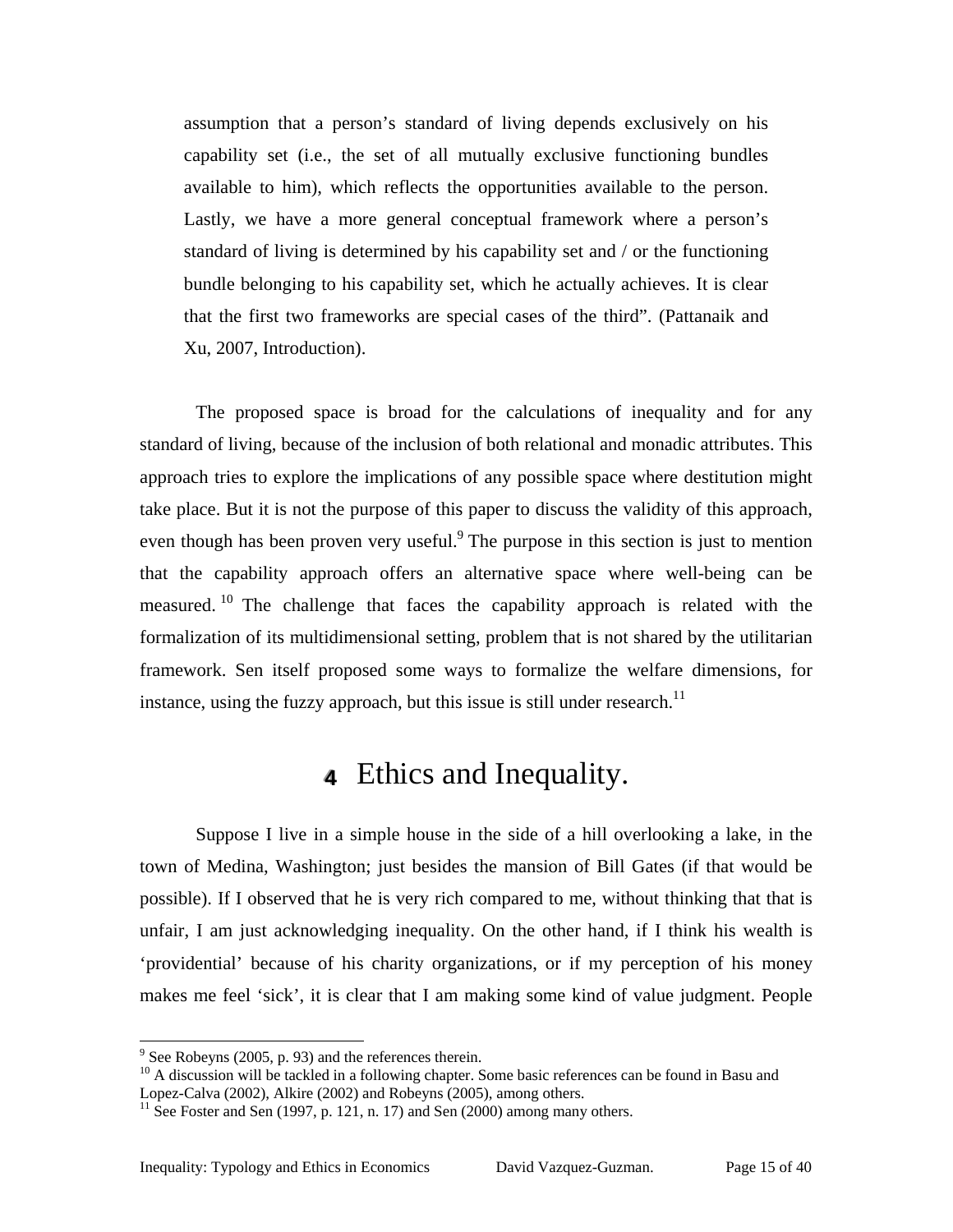often make value judgments in regards to their own beliefs, but for our purpose it is necessary to formalize this exercise. So if we want to say that inequality is rather normal or bad, we need to use some kind of evaluation. Our evaluations might be related with traditional social justice theories.<sup>[12](#page-15-0)</sup> Looking more carefully at those theories and their philosophical foundations, it might help us to understand better and to analyze the income distribution in the community (Sen, 2000, p. 60). The ethical judgment is explored, not only because it is needed to know 'how much' inequality exists, but also because we want to know if that inequality is 'bad' and to what extent might be harmful to society.

The comment in this section is that fairness judgment, when perceived in a pejorative sense, is external to the scientific model. The fairness judgment is based on the pure belief, or the conviction that a person (or his society) has in some philosophical theory. The perception of 'unfairness' can be enhanced by social convention and institutionalized by law, involving ideas 'of what is good and proper, and what is shameful, inexcusable or intolerable" (Sen, 2000, p. 60). Because of the different ideas about what is good, some kind of theory survey is needed in regards to justice. For instance, there are some people who think that some 'unequal' distribution is necessary if the society wants cheaper and vast quantity of goods that are produced by firms benefiting from economies of scale. These people think that some of the individuals in the society must have the right to possess more than others, because this generates efficiency. On the opposite side, others might think that all goods and money 'must' be distributed 'equally', if we want to consider the distribution 'fair', with the aim of living in an 'egalitarian' society. The previous examples enter inescapably into the territory of ethics and value judgments.

#### **4.1** Utilitarianism.

Even though utilitarian philosophy considers the well-being of each individual, and the right of each to be treated fairly, having the same value under the law, the consideration of the whole community poses some problems. The famous principle "The

<span id="page-15-0"></span> $12$  The term justice, in regards to economics, is usually related with 'distributive justice', different from the concept of justice 'as a virtue'. In this paper both meanings are used, and that can be clear in regards to the context.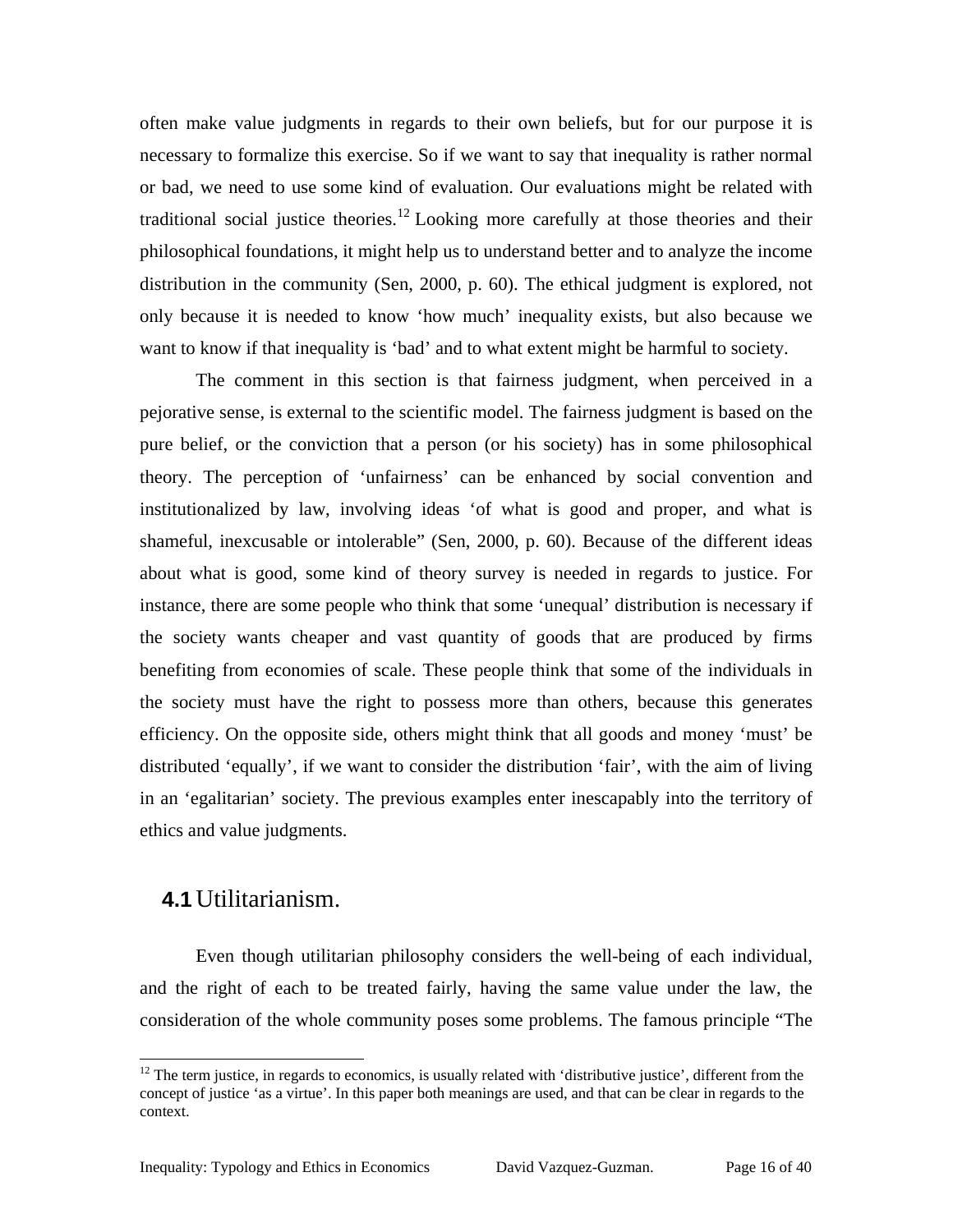greatest happiness for the greatest number", spelled out for the first time by Bentham in his *Fragment on Government* in 1776, is well known in the utilitarian literature. The goal was to maximize the whole, but it was not clear if the distribution within the whole was important. There was a clear value judgment that treats a whole group as privileged rather than some part of it, rather than the individual. Bentham and his hedonistic view of humans in economics as pleasure-seekers or pain-avoiders, was very pervasive during  $19<sup>th</sup>$  century, due particularly to the spreading of his ideas by James Mill and his son, John Stuart Mill. In those principles, Bentham stated that, a) the individual well being should be the end of moral actions, b) that each individual has the same value under the eyes of the law, and, the most important, that c) the aim of society should be the pursuit of the greatest possible happiness for the greatest number. It took almost a hundred years before his critics really undermined the posture proposed in his *An Introduction to the Principles of Morals and Legislation* (1789).

There were several reasons to criticize this approach. One of them was related with the conceptualization of the human being and their desires. This particular view, which is clearly beyond science, affected the way utilitarians conceived of society and its goals. Bentham with his *felicific calculus* was following the British branch of the Enlightenment period, which stated a dual composition of humans by passions and reason, but putting greater emphasis on the emotional side (Welch, 1987, p. 771). Bentham was most probably influenced by David Hume's words: "Reason is, and ought only to be the slave of the passions"  $(THN, 2.III.3)$ ,<sup>[13](#page-16-0)</sup> and/or by the empiricism embedded in the *tabula rasa* of Locke. It is clear that the individual was conceived as a 'sentimental' subject controlling her own reason, therefore, the hedonistic view of a pleasure-seeker fitted perfectly with the utilitarian view of Bentham. It was argued that the composition of human nature is not something believed to be a scientific truth, but beyond the scope of science.<sup>14</sup> Therefore, it might be reasonable to understand why other

<span id="page-16-0"></span> $<sup>13</sup>$  David Hume, the Scottish philosopher, said about the self and its conception (in spite of the Jewish</sup> tradition which includes the concept of 'soul' as a separate entity of reason and sentiments) that the self was partitioned in two, the first one as sentiments, like sensations, passions or emotions, and the second as ideas (*THN*, 1.I.1), such as memory and imagination (*THN*, 1.I.3). Both sentiments and ideas are acquired in a complex way through experience (*THN*, 1.III.14) and because of the pure effect of social convention (*THN*, 1.II.13). 14 Hume saw a close connection of sciences and human nature (*THN*, Introduction), but the terminology

<span id="page-16-1"></span>here is the one of Descartes and his scientific method.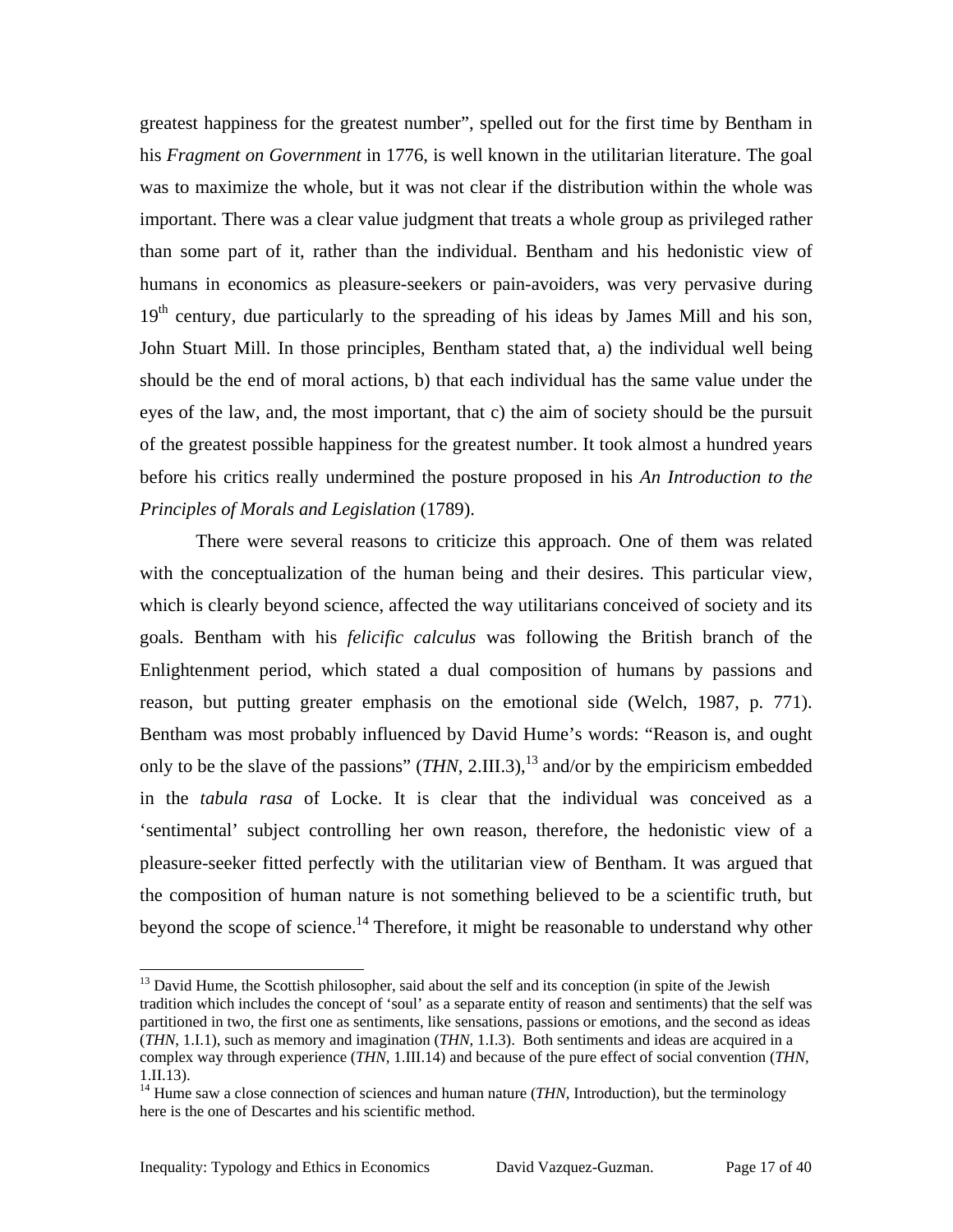philosophical theories questioned deeply the pure hedonic nature of humans. In the case of the Continental side of the Enlightenment, that followed Descartes and Kant, the rational side of human nature was seen more as the driving force in the search for truth (Descartes, 1637), influenced by the Aristotelian conception in the pursuit of the best good,<sup>15</sup> and not just looking to fulfill pleasurable desires.

Criticizing also the utilitarian principle, some authors focused on its foundations. Robbins (1932, 1938) mentioned that in order to make a statement about human homogeneity, the applied value judgment could not come from scientific truth, but from some ethical basis outside of economics. Then he raised his famous question: "Would it not be better, I asked myself, quite frankly to acknowledge that the postulate of equal capacity for satisfaction *came from outside*, that it rested upon ethical principle rather than upon scientific demonstration, that it was not a judgment of fact in the scientific sense, but rather a judgment of value…?" (1938, p. 637, emphasis in the original). From outside scientific scope, the utilitarian approach might also be considered non-ethical for the following reason: as long as the amount of suffering by some is compensated by the enjoyment of others, it is possible that overall welfare of the community might increase.<sup>16</sup> It is very likely that people who suffer are usually the poorest in the community. That raises the question again of the necessity of some sort of interpersonal comparison among members (see section **[3.1](#page-10-0)**), in order to decide whether one state is better or worse than the other, as it was expressed again by Sen (1973, p. 15-18; 1980). Finally, another critique was based on the absence of desert-based principles.<sup>[17](#page-17-2)</sup> Desert-based principles are founded in the account of exceptional contributions of individuals to their society, taking in account the effort expended in those activities. The critique of utilitarianism of the desert-based principles was such that there is no account of individual actions and some kind of reward for contributions of individuals, neither a cost compensation due to their work activity, as was discussed by authors like Miller, Sadurski or Dick, based on the writings of Locke (in Lamont and Favor, 2007).

<span id="page-17-1"></span><span id="page-17-0"></span>

<span id="page-17-2"></span><sup>&</sup>lt;sup>15</sup> See section **4.4. I**. <sup>16</sup> They defended the point arguing that those cases were very unlikely to happen, and arguing that such cases provide 'rules of thumb', providing only moral information, but not theoretical arguments (Lamont and Favor, 2007).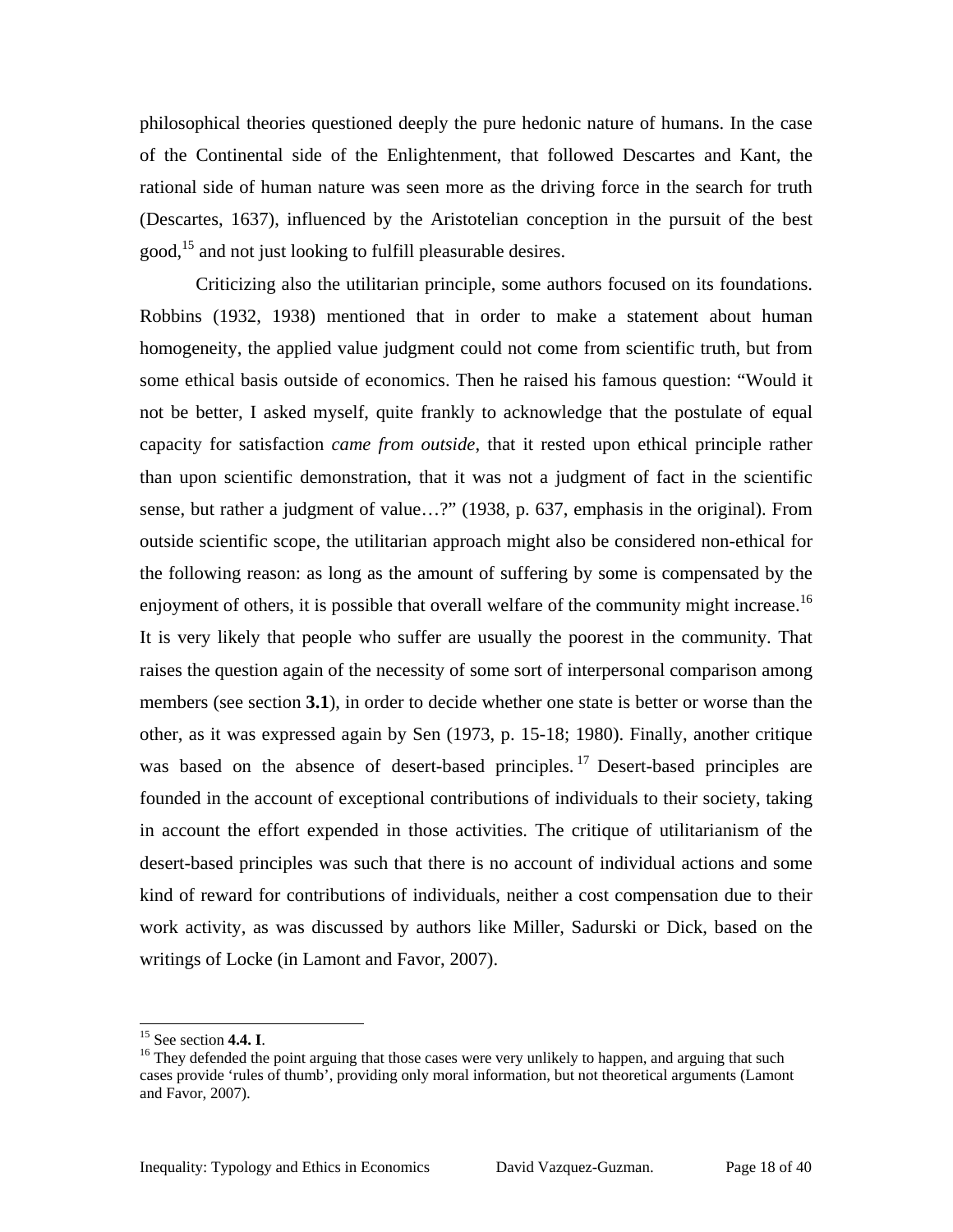#### **4.2** Rawlsian Justice.

Inequality and the idea of 'Justice as fairness', developed by Rawls (1958, 1971), is one of the most frequently used frameworks in recent discussions. His figure of the 'original position' using a theory of social contract is based on the writings of Locke, Rousseau and Kant (Rawls, 1971, p. 11).<sup>18</sup> He justifies the idea of the original position with the aim to produce a fair procedure, where "any principles agreed to will be just" (Ibid., p. 136), <sup>[19](#page-18-1)</sup> resembling the well known Kantian 'categorical imperative'.<sup>20</sup> This original position "is understood as a purely hypothetical situation characterized so as to lead to a certain conception of justice" (Ibid., p. 12), where the individual is engaged in a process of self reflection on who she is in the society, which characteristics she has, the things that she possesses, and so on.

For our consideration of inequality, in regards to justice and institutions, Rawls offered two important principles that shall be taken into account: "First Principle[,] Each person is to have an equal right to the most extensive total system of equal basic liberties compatible with a similar system of liberty for all. Second Principle[,] Social and economic inequalities are to be arranged so that they are both: (a) to the greatest benefit

<span id="page-18-2"></span>applies to a person in virtue of his nature as a free and equal rational being" (1971, p. 253), added up the idea of 'freedom', which is not in the original quotation of Kant. What Kant literally said was that "There is therefore but one categorical imperative, namely, this: Act only on that maxim whereby thou canst at the same time will that it should become a universal law." (1785, Section II). Kant supposedly upgraded the so called Golden Rule, so he wrote "Let it not be thought that the common "quod tibi non vis fieri, etc." could serve here as the rule or principle. For it is only a deduction from the former, though with several limitations; it cannot be a universal law."(1785, Sec. II). He was referring to the one saying "Do not do to others what you do not want done to yourself", but this is not the Golden Rule. The Golden rule of Jesus says "et prout vultis ut faciant vobis homines et vos facite illis similiter" ("Do to others as you would have them do to you". (*Holy Bible (NIV):*Luke. 6:31). This is rather different because this do not entail the

<span id="page-18-0"></span>

<sup>&</sup>lt;sup>17</sup> Those are also known as merit-based principles.<br><sup>18</sup> He acknowledge the similarity of Harsanyi's (1953) work, but he said it was used to develop a utilitarian theory (Rawls, 1971, p. 137, n. 11).  $\frac{19}{19}$  The original position of Rawls has been contested in a variety of ways. For instance, the supposed

<span id="page-18-1"></span>original position, using the idea of the 'veil of ignorance', it assumes that no individual in the society knows his own position or status, but in order to make decisions, those individuals are assumed that they should be not only 'rational', but also 'self-interested' rational (Wolff, 1990, p. 114). In that sense, the 'veil of ignorance' is only a partial veil, because the starting point is the individual rationality; a truly original position should be such that the individual did not know neither if he/she is rational in the self-interested sense. Other criticism for the original position is the assumption that all individuals think that all judgment resides in the brain, as a mental inwardness, as does the preconception of Descartes axiom '*cogito ergo sum*' (1637, part. IV), but that mental preconception is only one of the particular systems of thought, it is not clear what should be revealed to the individual that particular framework of thought and not others.<br><sup>20</sup> The saying of Rawls "For by a categorical imperative Kant understands a principle of conduct that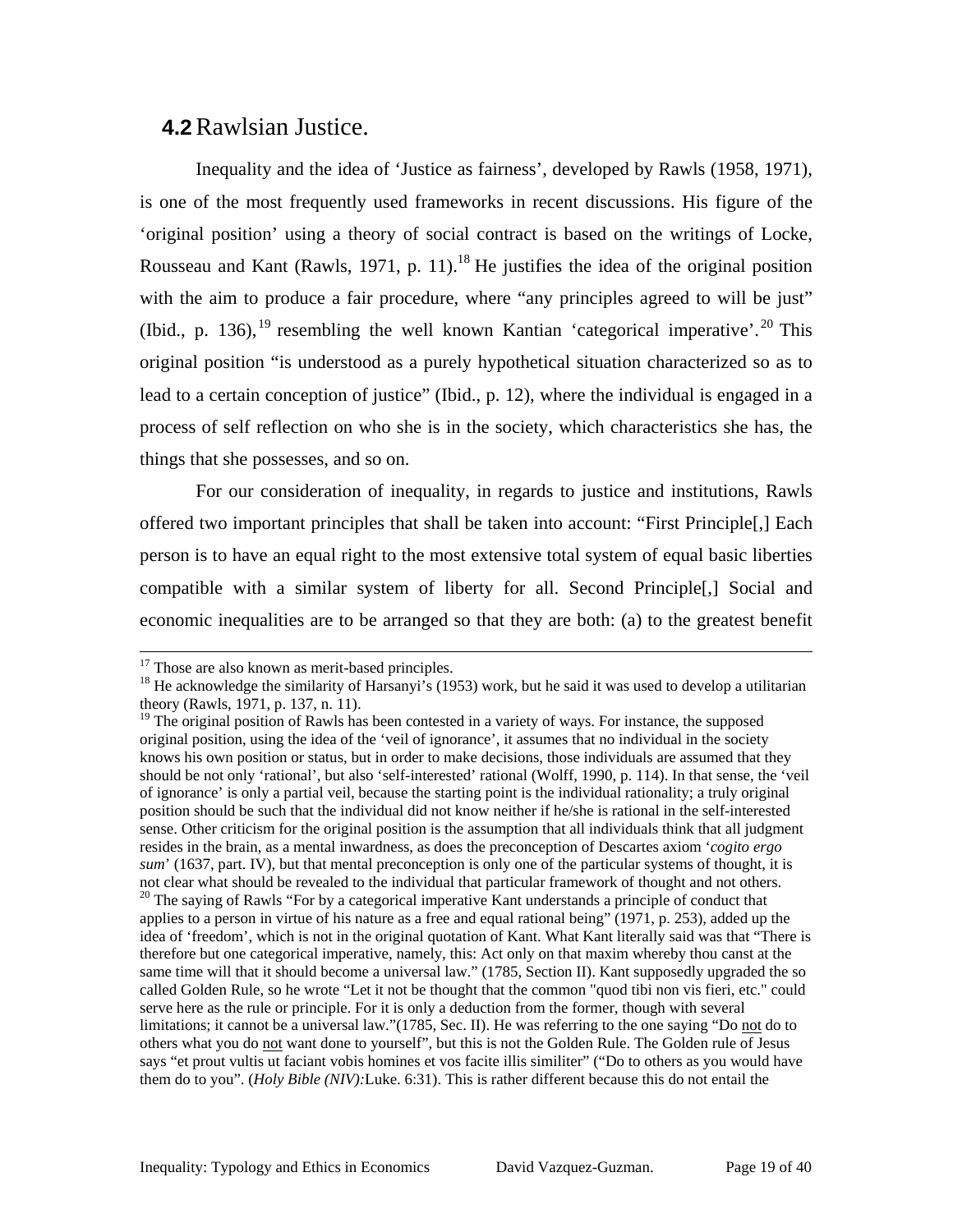of the least advantaged, consistent with the just savings principle,  $21$  and (b) attached to offices and positions open to all under conditions of fair equality of opportunity". (1971, p. 302). As a matter of clarification, some rules follow these predicates, which enhanced the priority of the first principle in regards to liberty, 'allowing liberty to be restricted only for the sake of liberty', while the second stressed justice over efficiency and welfare (Kukathas and Pettit, 1992, p. 44).

<span id="page-19-2"></span>The Rawlsian ideal of the perfect state of justice is based on the Marxian concept of equality in the utopian egalitarian communism: "Rather a society in which all can achieve their complete good, or in which there are no conflicting demands and the wants of all fit together without coercion into a harmonious plan of activity, is a society in a certain sense beyond justice" (Rawls, 1971, p. 281). <sup>[22](#page-19-1)</sup> He explains that when this communist idealistic state is reached, the principles of justice are no longer necessary (Tucker, 1969, ch. I &, II). In this sense, inequality is justified solely on the basis that each member of society obtains exactly the equivalent to his/her needs: "It is even possible to elevate one of these precepts, or some combination of them, to the level of a first principle, as when it is said: from each according to his ability, to each according to his needs" (Rawls, 1971, p. 305). Rawls was quoting one of the fundamental Marxian ideas in the *Critique to the Gotha Program* (1875).

Marxian 'equality' is the 'fair' distribution of all kind of necessities among the 'unequal' natural human needs. The inequality will disappear as long as the private ownership of the means of production is completely abolished, then [surplus] value and exchange value must also disappear, so production should become only for the use and satisfaction of the communal society (Mandel, 1987, p. 382). The Marxian tradition is clear about its belief in the idea of a supreme [enforced] equality in society, noted in *The* 

-

<sup>&#</sup>x27;limitations' that Kant argues, only implies actions and responsibility. The 'negative' version is attributed to Confucius (6 BC, *Analects*, 15:23 http://www.confucius.org/lunyu/ed1523.htm).

<span id="page-19-0"></span><sup>&</sup>lt;sup>21</sup> This is the intergenerational care that the present generation should offer to the subsequent (Rawls, 1971,

<span id="page-19-1"></span>p. 284-298).<br><sup>22</sup> There are several ancient roots of the concept of inequality justified in regards to people's deserts. A very old one is found in the Jewish tradition, where in the *Torah (*1200 B.D)*,* is told the story about the Israelites during the exodus from Egypt, they were miraculously fed with 'manna', a kind of bread that came from heaven, and how it was established the 'unequal' but fair distribution of necessities depending on people's needs. It is written in the manuscripts that they were ordered to take just as much as they need, nothing more, nothing less: "The Israelites did as they were told; some gathered much, some little. And when they measured it by the *omer*, he who gathered much did not have too much, and he who gathered little did not have too little. Each one gathered as much as he needed." (*Holy Bible (NIV)*: Ex. 16:17-18)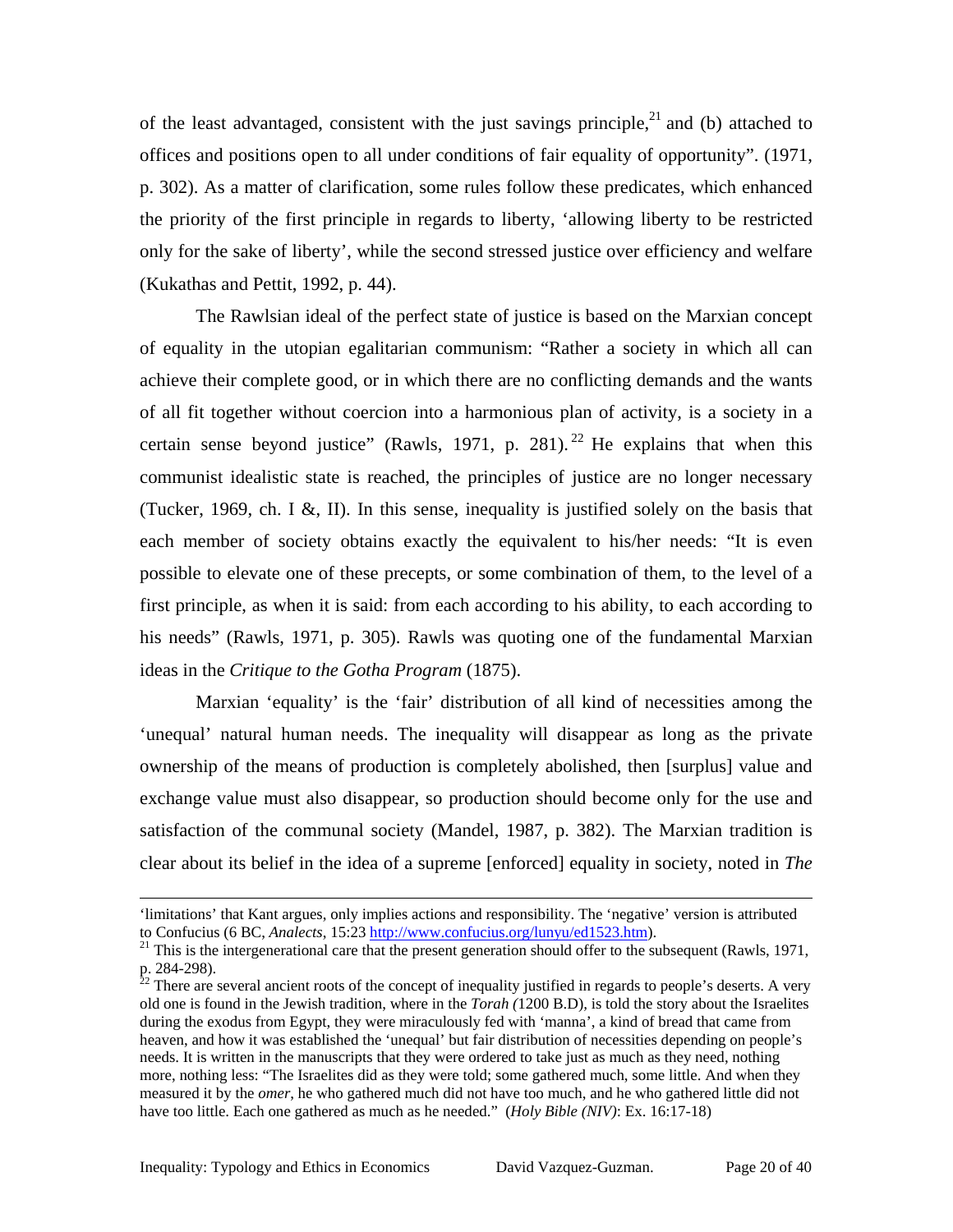*Communist Manifesto,* when it demands "[a]bolition of property in land and application of all rents of land to public purposes", and also demands "[e]qual liability of all to labour" (1848, Part II). They thought that inequality was maintained by the possession of the social surplus by the ruling class, which maintained the 'superstructural' activities that unfairly entailed them with the means of production (Mendel, 1987, p. 369). Therefore, if classes were abolished, at least in theory, unfair inequality must disappear due to a full satisfaction of needs in this idealistic progressive system. It is clear that the Rawlsian definition of justice, based on the Marxian tradition, sees inequality as a 'bad' itself, as a disease that should be prevented.

Coming back to Rawls' proposition, the hypothetical exercise of the original position, using the powerful idea of the 'veil of ignorance', assumes that every person should be able to ignore his/her own characteristics and possessions as a starting point, as if they were born in the lower end of the distribution. That exercise will produce a sense of empathy with the most destitute. Thus, this initial consideration might be helpful to illuminate the persons that are privileged, gifted and rich, about their responsibility with their society. The problem arises as there is no mechanism to force the irresponsible person to follow this ideal. People 'should' be fair, that is the thought of Rawls. In regards to institutions, it is said that if people are fair, the institutions will be fair as well: 'It follows that if the basic structure of society is just, or as just as it is reasonable to expect in the circumstances, everyone has a natural duty to do what is required of him' (Rawls, 1971, p. 334).  $^{23}$  $^{23}$  $^{23}$  That is the case for the privileged. On the other side of the coin, we can not see a very clear advice from this framework when people find themselves in very impoverished conditions. For instance, when an individual considers herself in a 'position' that is 'revealed' to her as a person with mental or physical disabilities, as a part of a discriminated group, and very poor. The Rawlsian principles can not explain to this person why other people are not behaving 'properly'. She might think: 'Why do others not respect the social contract?' An unsatisfactory answer for this question might

<span id="page-20-0"></span><sup>&</sup>lt;sup>23</sup> The root of this idea can be traced to Plato and his conception of the just city, discussed in section **4.4**, part **I**.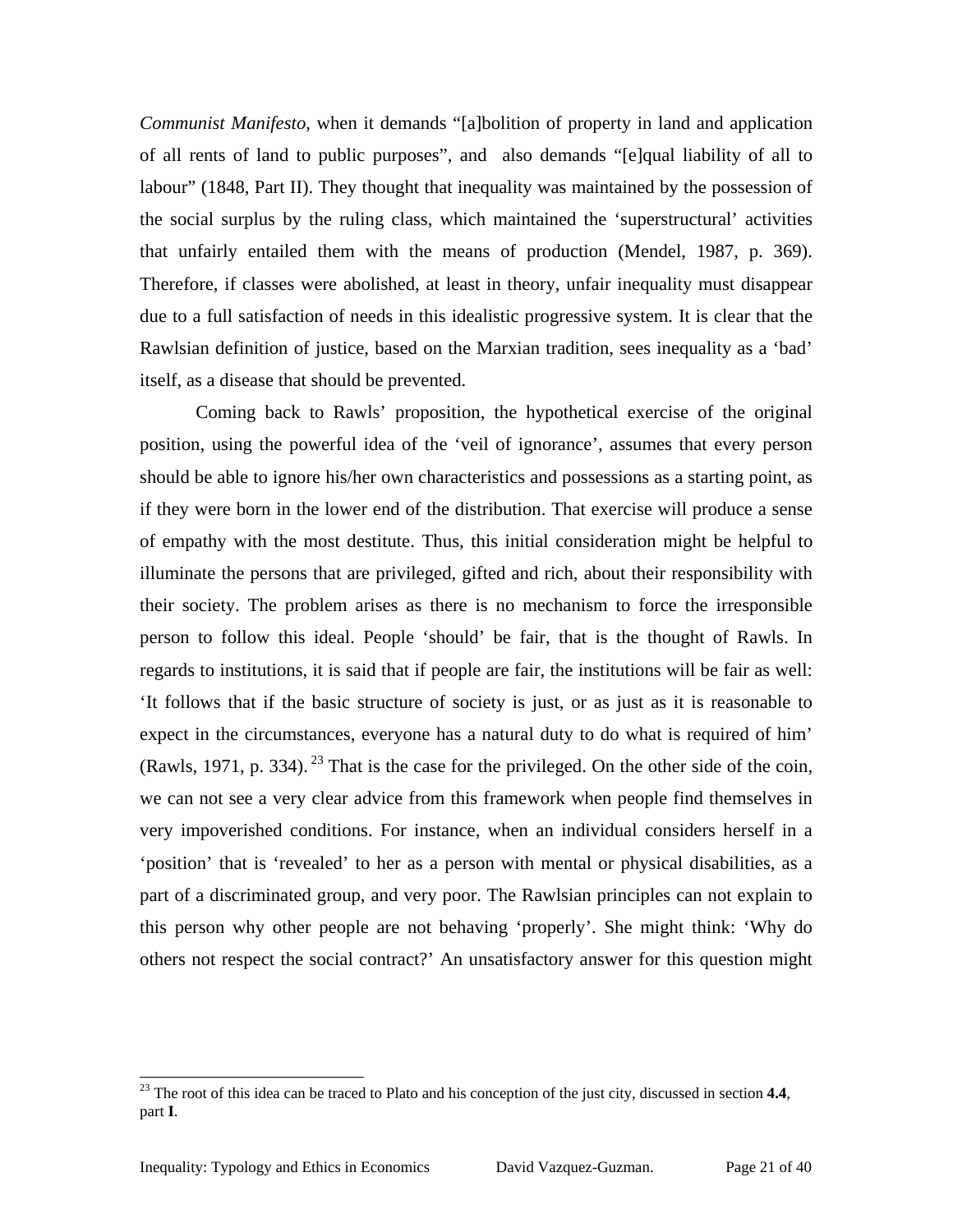only emphasize her anger against society, enforcing her envy as well.<sup>24</sup> Then, it might be sensible for her to rebel instead, as the Marxian beliefs invite her to do. Therefore, it is understandable why this exercise should be mostly considered as a 'device for moral reflection and political discussion' (Sen, 2000, p. 61, n. 2), more than being considered as a practical solution for the problem of unfairness.

The Rawlsian concept of equality has implications in economic theory, and that has been exposed (and rejected) in this framework.<sup>25</sup> If we talk about the space of 'social preferences', where in both axis are represented the well-being of two individuals  $x_1$ and  $x_2$ , such that one of them should be the most deprived in the society, in the 'difference principle approach' of Rawls, there will be no gain for the society unless both of them gain together, jumping to the next upper level of welfare, as is noted in part b) of **[Figure 1](#page-21-0)**. As a comparison, on the left hand side in part a) we have the utilitarian view, which will reach higher levels of social utility when the total utility is maximized subject to the (social) budget constraints, regardless of the welfare of the utility of each individual that is considered separately. In that view, the form of the preferences is more important than the achieved levels of utility of each individual. In that sense "[a] classical utilitarian … is indifferent as to how a constant sum of benefits is distributed" (Rawls, 1971, p. 76-7).

<span id="page-21-0"></span>

**a) Utilitarian b) The Difference Principle**

**Figure 1. The Utilitarian view vs. the Difference Principle.**

<span id="page-21-1"></span> $24$  The idea of fairness and envy is mentioned in Sen (1987b, p. 1041), where 'equity' arises if no one wishes to have or preferred a bundle of goods that belongs to the other person instead of his own, see

<span id="page-21-2"></span> $25$  But there are other criticisms, see Lamont and Favor (2007).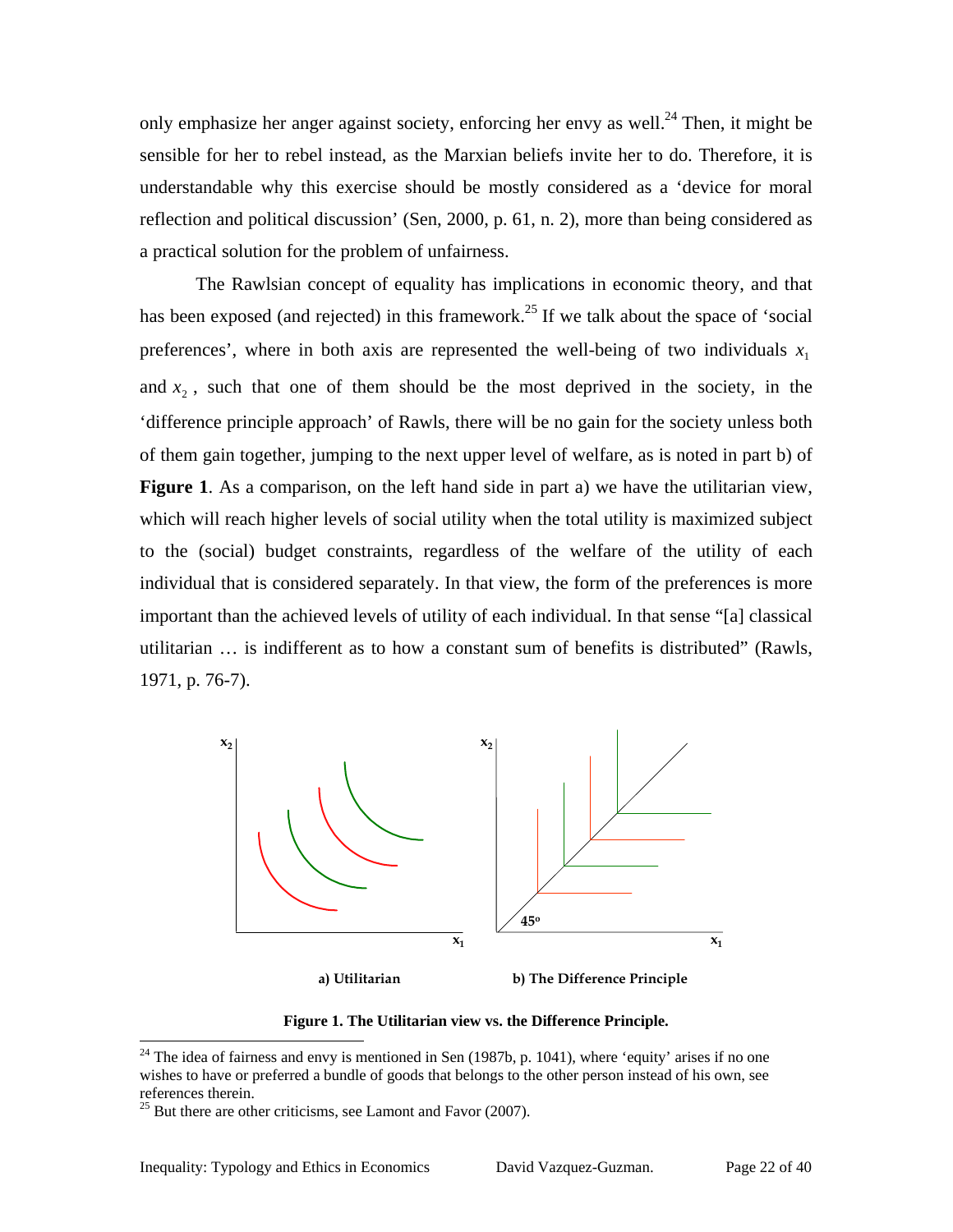As we just saw above, Rawls rejected the Utilitarian principle because of the unethical aggregation of utility. But both the Rawlsian and the Utilitarian arguments just presented here were also rejected by Sen (1973, p. 22-23), even though he allowed those approaches to include interpersonal comparisons. <sup>[26](#page-22-0)</sup> Using a very simple graphical argument, it was shown how difficult it is to use the utilitarian framework, precisely for being non egalitarian: "As a framework of judging inequality, utilitarianism is indeed a non-starter, despite the spell that this approach seems to have cast on this branch of normative economics." (Idem. p. 18). More formally, in order to show the inconsistencies of those approaches, he constructed the Weak Equity Axiom (WEA), which with very mild conditions, $^{27}$  it rejected not only the utilitarian principle, but the Rawls's 'maximin' rule as well.

In the light of the previous arguments, there are reasons to believe that Rawlsian theory can not be considered as a good basis for fairness or justice; this approach has problems in order to be theoretically consistent. On the other hand, other critiques of Rawls complain that the difference principle is not sufficiently strong, and it leaves the issue of unequal endowments as an open question. This was pointed out by authors that support resource-base theories, which attach a stronger sensitivity to inequality, even to natural inequalities (Dworkin in Lamont and Favor, 2007).

#### **4.3** Sen's Concept of Justice in his Capability Approach.

Sen is interested not only in inequality as such, but about the repercussions of high inequality in society. There are, according to him, economic, social and political problems that might be related to inequality. Those problems are, for instance, unavailability of food, lack of democracy,  $28$  people's discontent, or disapproval given

<span id="page-22-0"></span><sup>&</sup>lt;sup>26</sup> This approach was widely used by Marshall, Pigou, and Dalton, among others (Sen, 1973, p. 16, and note

<span id="page-22-1"></span><sup>21). &</sup>lt;sup>27</sup> Taking a Social Welfare framework, it was assumed a two persons unequal world and strict concavity. <sup>28</sup> "Inequality has an important role in the development of famines and other severe crises. Indeed, the

<span id="page-22-2"></span>absence of democracy is in itself an inequality…".(Sen, 1999, p. 187).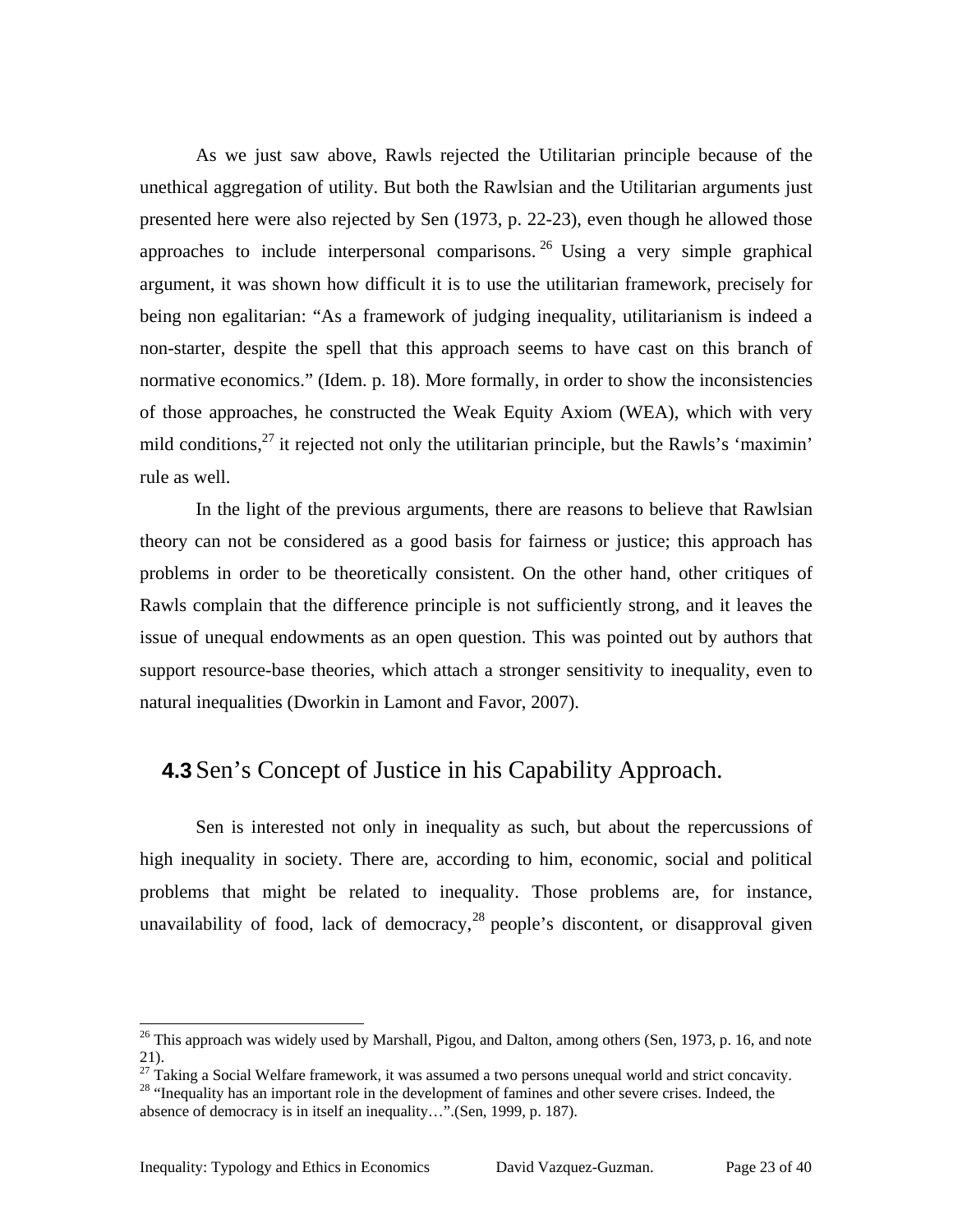poor economic conditions[.29](#page-23-0) He also considers the negative effects because of inequality which causes the erosion of relationships among the members of a society,  $30$  so that might be an important factor that boosts unstable movements such as rebellion.<sup>31</sup> His approach is very different from the Rawlsian sense of justice, because Sen tries to encompass a practical view of social phenomena, not only tries to explain a mental exercise. Sen considers inequality as some sort of poverty, always related to some sort of destitution. That can be proved by the fact that his poverty measure definition (1976) includes the Gini coefficient. He has been emphasizing the role of capabilities and functionings as the suitable space for calculation of welfare, so it can be credible that, in his account, inequality might be considered also as a type of destitution.

In his view of capabilities and functionings he tried to establish a definition of 'justice', or what he thought should be the focus for the assessment of the standard of living. He mentioned this concept in 1983: "neither commodities, nor characteristics (in the sense of Gorman and Lancaster), nor utility, but something that may be called a person's capability" (Sen, 1983, p. 160). He was referring again to the idea, based on Aristotelian philosophy, $32$  of capability to freely choose among some functioning bundles (Atkinson and Bourguignon, 2000, p. 49). The idea of capabilities is mostly related to the methodological rejection of the income space as the only way to measure overall deprivation, in following a broader space for the consideration of distributive justice. He claims that others necessities of life are crucial for the well being of any individual. Those goods, such as education, or health, or goods that provide the individual the right to appear without shame in society, are not expressed correctly in the income space. When only income is considered, not all those goods are well captured in measures of inequality or poverty. This is the reason he came up, along with other issues, with his idea of capabilities and functionings (for detail see part **[3.3](#page-12-1)**).

<span id="page-23-0"></span><sup>&</sup>lt;sup>29</sup> "In assessing the likelihood of discontent or protest or disapproval, or the political feasibility of particular policies, … it can be useful—indeed crucial—to have some understanding of the ideas of justice that command respect in the society in question." (Sen, 2000, p. 60).<br><sup>30</sup> "Furthermore, the sense of inequality may also erode social cohesion' (Sen, 1999, p. 93)<br><sup>31</sup> "The relation between inequality and rebellion is indeed

<span id="page-23-1"></span>

<span id="page-23-2"></span>

<span id="page-23-3"></span>pp. 1 & 6).<br><sup>32</sup> From Aristotle's *Nicomachean Ethics* (335 BC [1980], book I, Section 7), Sen discusses man's ability to function as a premise to assess what is good for him (Sen, 1999, p. 73).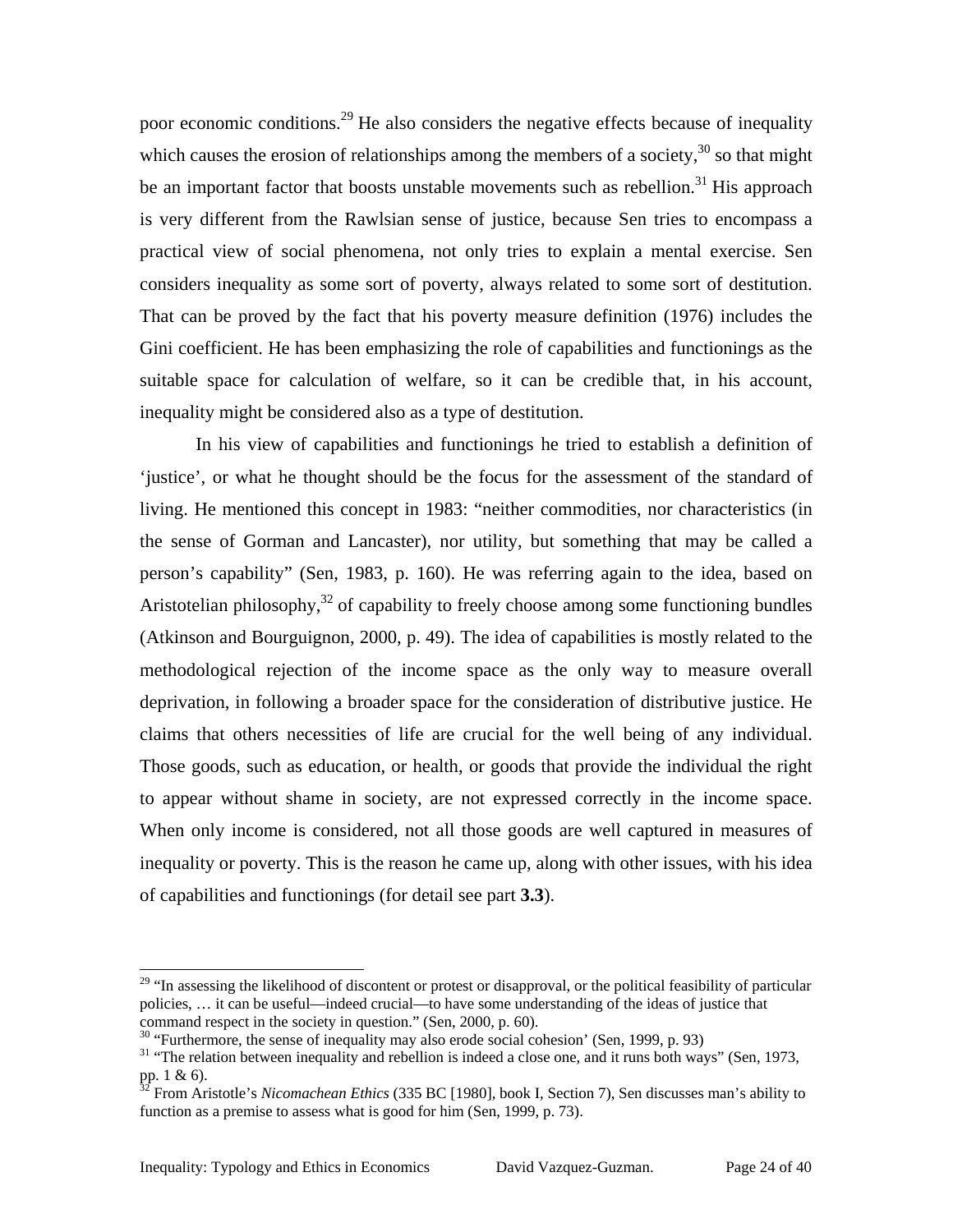Before Sen introduce his definition of distributive justice, which is his capability approach, he tried first to 'generalize' the problem with the definition of social justice. He considered as given that inequality is undesirable.<sup>[33](#page-24-0)</sup> He discussed justice first, with a descriptive theory that defined justice's 'informational basis', giving a "systematic understanding of different concepts of justice" (2000, p. 61). He later applied this categorization to his own approach, because he thought that those different concepts of justice were the relevant theories in regards to the assessment of fairness. He acknowledged the plurality of ideas about justice, because of the intrinsic linguistic nature of the concept (Ibid., p. 62). He leveled the ground of the discussion in order to explain which inequality judgments should be used according with his criteria. The different factors of theories of justice are, according to his typology: a) the basal space, b) the focal combination and c) the reference group. He explained that the basal space is composed of the variables that are considered to be important, the focal combination is the way to 'discriminate' among the many value judgments available, and the third factor, that is the reference group, is appropriate if some consideration of sub-groups within the society is needed in order to explain overall social injustice. This is clearly a very mathematical approach to a very non-mathematical concept that is justice. Using these tools, he reclassified the utilitarian view of justice, libertarian theories, Rawlsian justice, and finally his own view about functionings and capabilities.

When Sen is trying to generalize the 'informational basis' of social justice, he does that with a clear and subtle objective: he is trying to persuade the reader that all definitions of justice have the same structure, but his own, of capabilities, is better. He considered his approach better because of its focus on the destitution of the most deprived. His intention is truly honest: he cares about the poor, but the premise is far away from the truth. It is shown in this paper that different definitions of distributive justice come from a variety of philosophical ideas. Not all definitions of justice have the same structure. Therefore, Sen's approach errs because it is too narrow. Caring about the

<span id="page-24-0"></span><sup>&</sup>lt;sup>33</sup> Sen's value judgment has the same basis than Rawls' justice, but the approach is different. Sen's justice is also Marxian, but rather than use 'categorical imperatives', he uses different arguments and rhetoric to convince the reader that inequality is bad itself. In previous work he emphasized the Marxian approach of distribution based on needs rather than desert (Sen, 1973, p. 80-1), quoting Marx in detail, finalizing with his famous quote: "From each according to his ability, to each according to his needs!" (Marx, 1875, p. 23)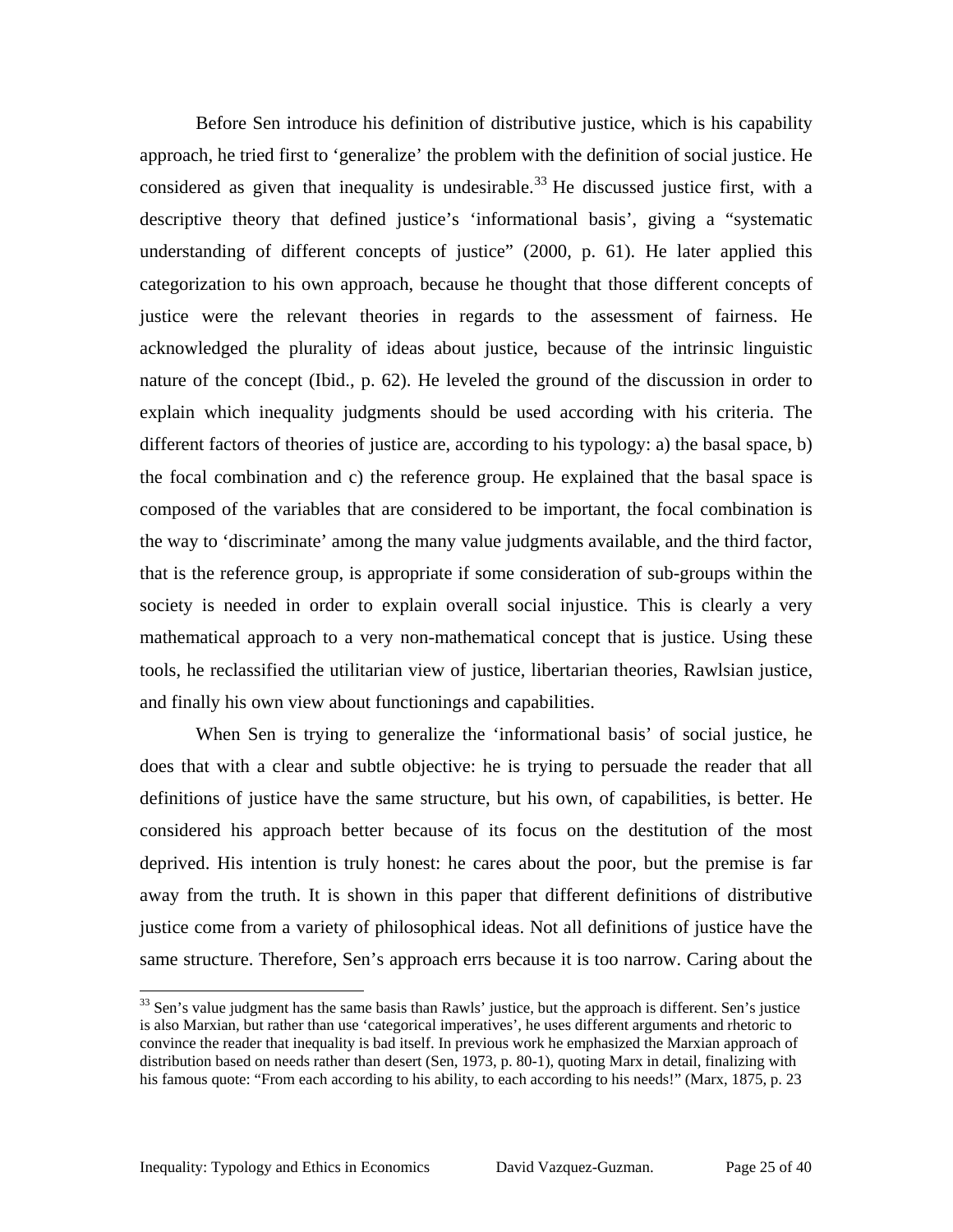poor is not a sufficient ideal to encompass all justice matters in one. In theory, Marx and Rawls did the same. The mathematical and simplistic framework of Sen is also biased, because it offers a pure 'rationalistic' view of justice, which is a clear Aristotelian conception of the Western world applied to the concept of fairness.<sup>[34](#page-25-0)</sup> On the other hand, most of the efforts of Sen about the concept of justice lie in the discussion about the 'space' where inequality and poverty are assessed. We know that Sen is mainly concerned, in traditional economic theory, with pointing out the limitation that the space of income has in order to express all people's necessities. In this light, his approach of social justice became only an instrumental device to support, in a 'philosophical' way, his capability approach.

The consideration of Sen referring to justice is still useful for understanding some insights into the relationship among justice, inequality and the space of measurement from the point of view of welfare economics. The modern economics literature discusses normative, descriptive and prescriptive issues related to income distribution. So the assessments of inequality, and because of that, of justice, can be helpful for understanding their value judgments.

#### **4.4** Other approaches.

In spite of the view of inequality as a social problem, where the society has a belief that 'inequalities' are 'bad', and in some cases 'wrong', there might be some considered as 'natural', neither bad nor good, just normal. For instance, wage income across time, which at the beginning of every individual's career is low, rises later with age and experience. The determination of available resources related to the individual's country of origin might be another example. Yet another example might be the consideration of sex or gender. There are some physical differences that naturally drive people's behavior, because of the role of nature (if sex type is not artificially changed, of course). In this case, the epistemological focus to inequality might have other philosophical views, which can see inequality in a different way, maybe as an

-

in Sen (1973, p. 88), but Sen's rhetoric comprises abstraction and formalization of concepts in a mathematical way.<br><sup>34</sup> See the Greek influence on justice in section **4.4**, part **I** 

<span id="page-25-0"></span>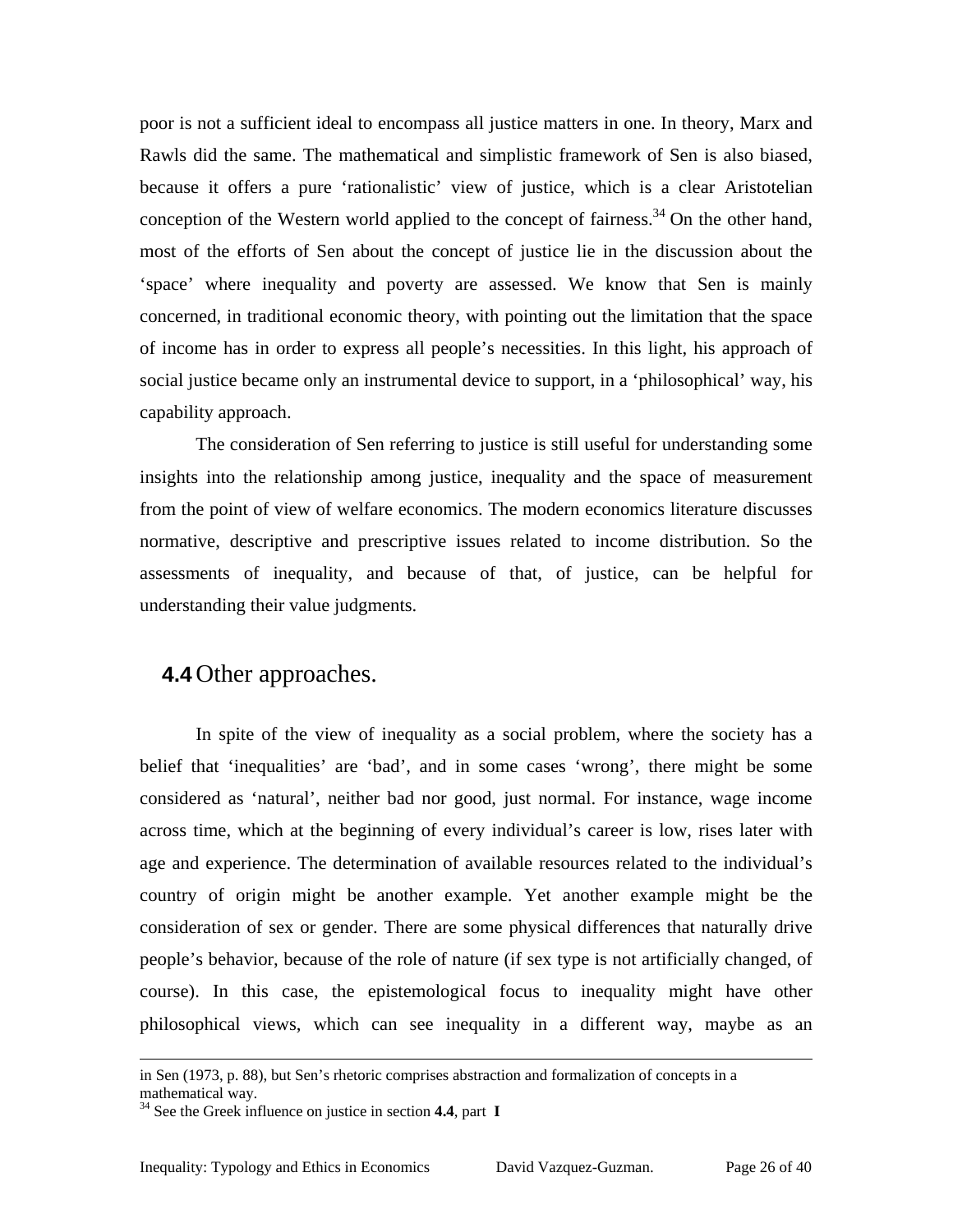opportunity, as will be explained below. These philosophical views have a different conception of power relations, and they might link the explanation of inequality with a preconceived [exogenous] order, that is attained due to the exercise of authority. Therefore, the variety of philosophical traditions have as a result some value judgments, that either might be a root of a present concept of inequality, or might be a different view, as can be the consideration of inequality as an opportunity for altruism. Some of the well known philosophical traditions will be commented briefly.

#### **I** Justice and the Greeks.

The inheritance of the Greek tradition is vast. Rawls (1971, p. 3) take his belief that justice is "the first virtue of social institutions" from Plato. In *The Republic*, Plato (360 BC [1892]) conceives a dual understanding of justice, first on the individual that is just, and second, in the creation of a 'just' city, which is organized according to the law made by the 'just' individual. His cosmopolitan approach of justice was probably influenced by Protagoras and the sophist school (Nussbaum, 1986, p. 102). According to Plato, the individual is just as long as he/she is guided by a vision of the 'Good', a vision that is achieved through the acquisition of knowledge (Slote, 2006). He thought that philosophers are the most likely to attain that vision. He also claimed that philosophers, rather than the guardians or workers, were better prepared to find the 'Good', because of their constant looking for knowledge. In this case, the virtuous person, that had not only justice as a virtue, but also temperance, wisdom and courage, became a 'harmonious' soul, and the city, if it was ruled by this virtuous person's laws, would enjoy the best possible status, a just status. The critique of Plato's approach is very similar to that of Rawls, that it is deficient to explain how this harmony would be reached, and leaves this approach as an intellectual exercise.

Aristotle in his *Politics* takes a different strand in regards to justice. Deeply influenced by Protagoras' anthropocentric view, he might be one of the first credited for taking away the matters of justice from divine hands (Nussbaum, 1986, pp. 246, 304, and 102, n.33). So he supported the issues of justice according to every person's merits, in order to increase his/her own happiness (*eudaimonia*). This might be the oldest account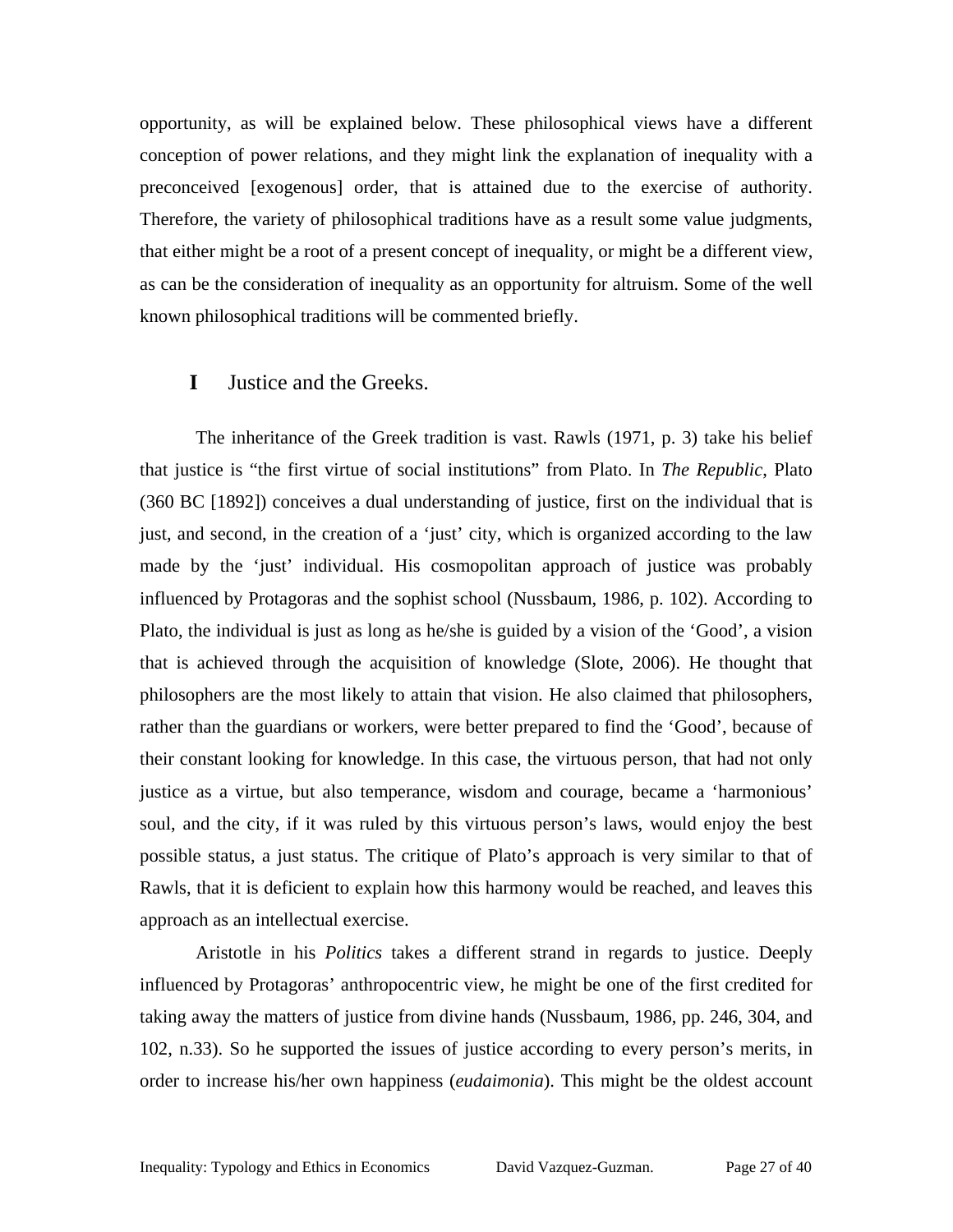of desert-based justice (Slote, 2006). One of the important influences in regards to justice is that he supported each person's development in order to construct a just city (*polis*). [35](#page-27-0) He attached value to the process of development itself, not looking at this only as an instrumental exercise: "But we must now add that Aristotle believes the political participation of the citizen to be itself an intrinsic good or end, without which a human life, though flourishing with respect to other excellences, will be incomplete" (Nussbaum, 1986, p. 349). The participation method, which is rooted also in the idea that humans are essentially social 'animals' and part of a whole,  $36$  has recently been influencing welfare literature, as is the capability approach of Sen. It is clear that for Aristotle, the nature of justice was very important indeed. He took another step in his *Nicomachean Ethics,* saying that the virtue of justice could in such a way be related with other virtues such that without justice, none of the others virtues would make sense (Nussbaum, 1986, p. 353).

#### **II** The Jewish Tradition.

An older account of Justice can be found in the Jewish Tradition. Different from the Greek tradition, more than a philosophical or psychological treatment, it has a practical value. It is rooted in the continued behavior of individuals according to the following of the God given Law (*Torah*): "What stands out in the entire development of Jewish ethical formulations is the constant interpenetration of communal and individual obligations and concerns" (*EB*: 'Judaism', p. 419).<sup>[37](#page-27-2)</sup> Justice is not an end but a result. In this tradition, inequality is not viewed as a 'social disease', but as an opportunity. Each person can be entitled to receive more or less, according to their needs and as a sign of reward for good behavior. This ideal includes both resource-based and desert-based entitlements.<sup>38</sup> It is very important to clarify that 'good behavior' was never related with 'abstinence from bad things', as the Catholic tradition says, but to the pursuit of justice through the constant following of good works, in the spirit of God's commandments.<sup>39</sup> In

<span id="page-27-0"></span> $35$  As long as they were neither females nor slaves (Aristotle, 335 BC [1999], Book I, Part XIII). Discussed in Nussbaum and bibliography therein (1986, p. 499, n. 51).

<span id="page-27-1"></span><sup>&</sup>lt;sup>36</sup> "…the human being is by nature a political animal,…" in his *Politics* (Aristotle, 335 BC [1999], Book I,

<span id="page-27-3"></span><span id="page-27-2"></span>

Part II). 37 See also Abrahams (1921), p. 14; 38 See *Holy Bible (NIV):* 2 Sam. 12:7-8; 1 Kings 3:3-15; also note **22**. 39 *Holy Bible (NIV)*: Is 56:1.

<span id="page-27-4"></span>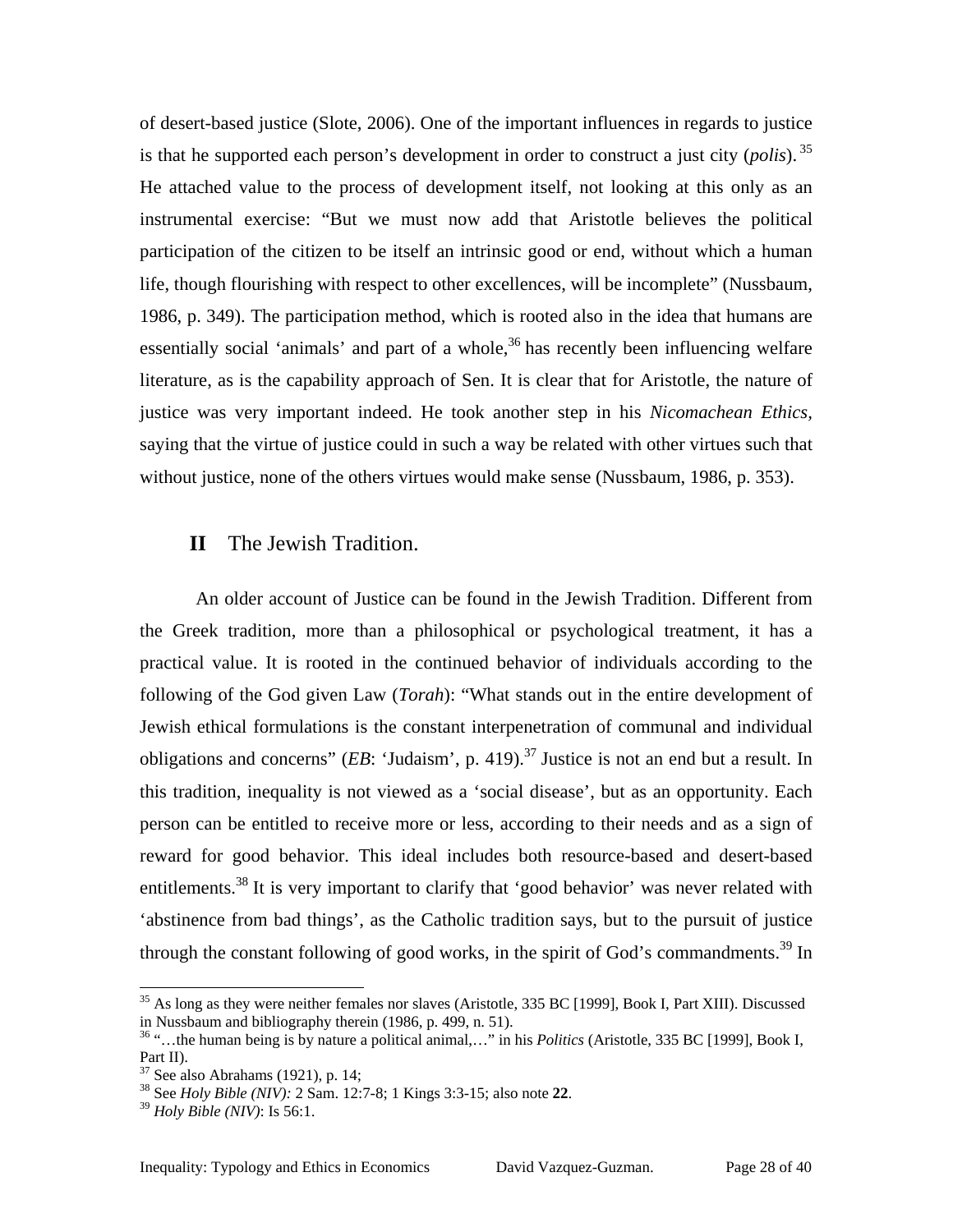the Jewish tradition, justice is based on faith in the unique and supreme  $God<sub>1</sub><sup>40</sup>$  and that should be both a necessary and a sufficient condition to inspire good behavior, this being a non-Kantian 'categorical imperative'. Justice is also the product of all the actions and attitudes of humans, which, if those are good, will produce 'God's Justice',<sup>41</sup> otherwise just 'human justice'.<sup>42</sup>

To explain inequality in this tradition, if an individual receives more than others, that would simply imply the responsibility of that individual to share with his/her proximate fellows. Starting with the immediate family, followed by the neighbors and the foreigners,  $43$  and always paying special attention to the poor.  $44$  The pragmatic Justice of the Jew is then a "series of virtuous acts—honoring parents, deeds of steadfast love, attendance twice daily at worship, hospitality to wayfarers, visiting the sick, dowering brides, accompanying the dead to the grave, devotion in prayer, peacemaking in the community and in family-life—and concludes by setting study of Torah as the premier virtue." (*EB*: 'Judaism', p. 419). The Jewish law was enhanced also by following the *oral tradition*. This set of commandments were first 'orally' transmitted, as the name suggests, but later one those were written, from the  $5<sup>th</sup>$  to the  $7<sup>th</sup>$  century (AD), in the book that is known as the *Talmud*. This *oral tradition* gave a more detailed expression to the established canon in the *Torah*, and it made more explicit the commands that normal people should follow, particularly in regards with their fellows.

The Christian tradition of the first century, as a Jewish inheritance, narrowed (or extended) this view of justice to a simple command. The so called Golden Rule of Jesus stated to behave with good attitudes with their fellows as a reflection of loving God with all the self.<sup>[45](#page-28-5)</sup> This view neither lost the sense of exogenous commandment, nor lost its expression through positive actions to the other fellows: "Christian writers … were downplaying another central element in Christian though and morality, the emphasis on agapic love [, such] love seems to be a matter of motivationally active feeling rather than

<span id="page-28-1"></span><span id="page-28-0"></span>

<sup>&</sup>lt;sup>40</sup> *Holy Bible (NIV)*: Gen. 15:6; Prov. 2:1-9.<br><sup>41</sup> "The LORD commanded us to obey all these decrees and to fear the LORD our God, so that we might always prosper and be kept alive, as is the case today. And if we are careful to obey all this law before the LORD our God, as he has commanded us, that will be our righteousness." (*Holy Bible* (NIV), Deut 6:24-5).<br><sup>42</sup> Holy Bible (NIV): Deut 9:4-6; also Lev. 6:25.<br><sup>43</sup> Holy Bible (NIV): Deut 10:18;<br><sup>44</sup> EB: 'Judaism', p. 382; H

<span id="page-28-2"></span>

<span id="page-28-3"></span>

<span id="page-28-4"></span>

<span id="page-28-5"></span>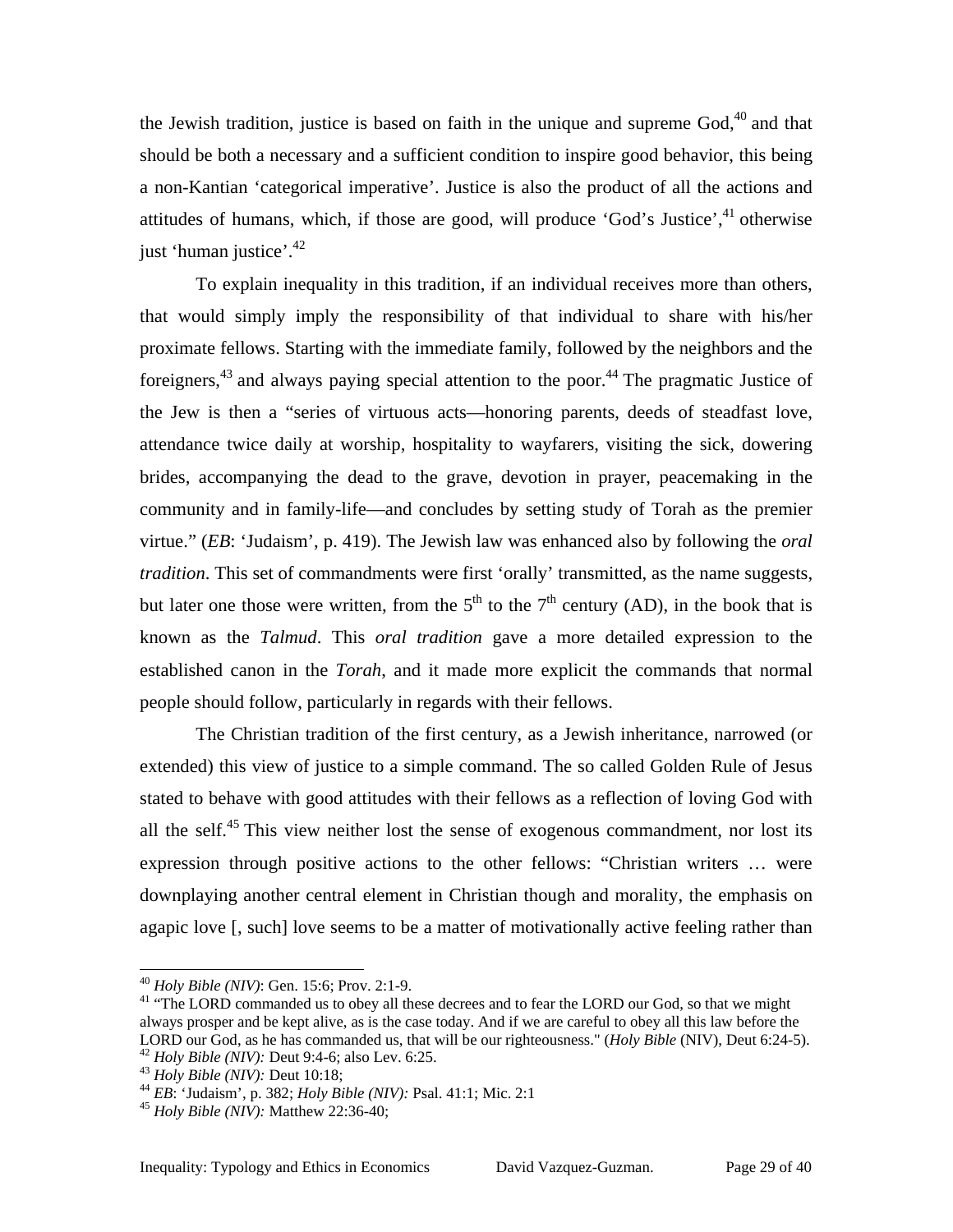of being rational." (Slote, 2006). The sense of inequality in the earlier Christian tradition was also viewed as an opportunity to share with their fellows. For instance, Paul (57 AD) wrote in his letter to the people in Corinthian the following: "Our desire is not that others might be relieved while you are hard pressed, but that there might be equality. At the present time *your plenty will supply* what they need, so that in turn their plenty will supply what you need. *Then there will be equality*" (*Holy Bible (NIV):* 2 Cor. 8:14, emphasis added). He was quoting the same history of the manna in the *Torah* (see note **[22](#page-19-2)**). The responsibility for the head of the household always existed, the same as in the tradition of the *Torah*, both to provide for his own people and also for his extended family, $46$  with particular emphasis on his parents. $47$  It was normally viewed that some individuals would receive less and some others more, but the rich have more responsibility to share than the poor. $48$ 

In the Jewish tradition, the role of the government was not supposed to be the enforcement of law, as is common for Western culture and assumes such enforcement to be a burden for the common citizen. In theory, the Jewish law was not supposed to be an undesired load for the inhabitants: "[Law and commandments] were their very love and their very life" (Schechter, 1909, p. 148). The concept of government arose in the Jewish tradition because of the people's need to be rescued from the harsh treatment of their neighbors (*EB*: 'Judaism', p. 383), and that popular demand was viewed as the rejection of the 'kingship of God'. So the government, in the Jewish tradition, was not responsible for alleviating poverty or reducing inequality. That was something that should be resolved by all the inhabitants through the accomplishment of the commandments within the given law. The government had the role to judge people's behavior, obviously to punish the bad person through human judgment in order to obstruct evil works.<sup>[49](#page-29-3)</sup> However, the existence of common problems of avarice was acknowledged, the same as love of money and the selfishness of rich people, but that was criticized as a sign of people's reluctance to follow God's law,<sup>[50](#page-29-4)</sup> and not as a failure of the government. In that

<span id="page-29-0"></span><sup>&</sup>lt;sup>46</sup> "If anyone does not provide for his relatives, and especially for his immediate family, he has denied the faith and is worse than an unbeliever." (*Holy Bible (NIV)*: 1 Tim. 5:8)<br><sup>47</sup> *Holy Bible (NIV)*: Mark 7:9-13.<br><sup>48</sup> *Holy Bible (NIV)*: 1 Ti 6:17-8.<br><sup>49</sup> *Holy Bible (NIV)*: Rom. 13:1-4.<br><sup>50</sup> *Holy Bible (NIV)*: Luke. 21:

<span id="page-29-1"></span>

<span id="page-29-2"></span>

<span id="page-29-3"></span>

<span id="page-29-4"></span>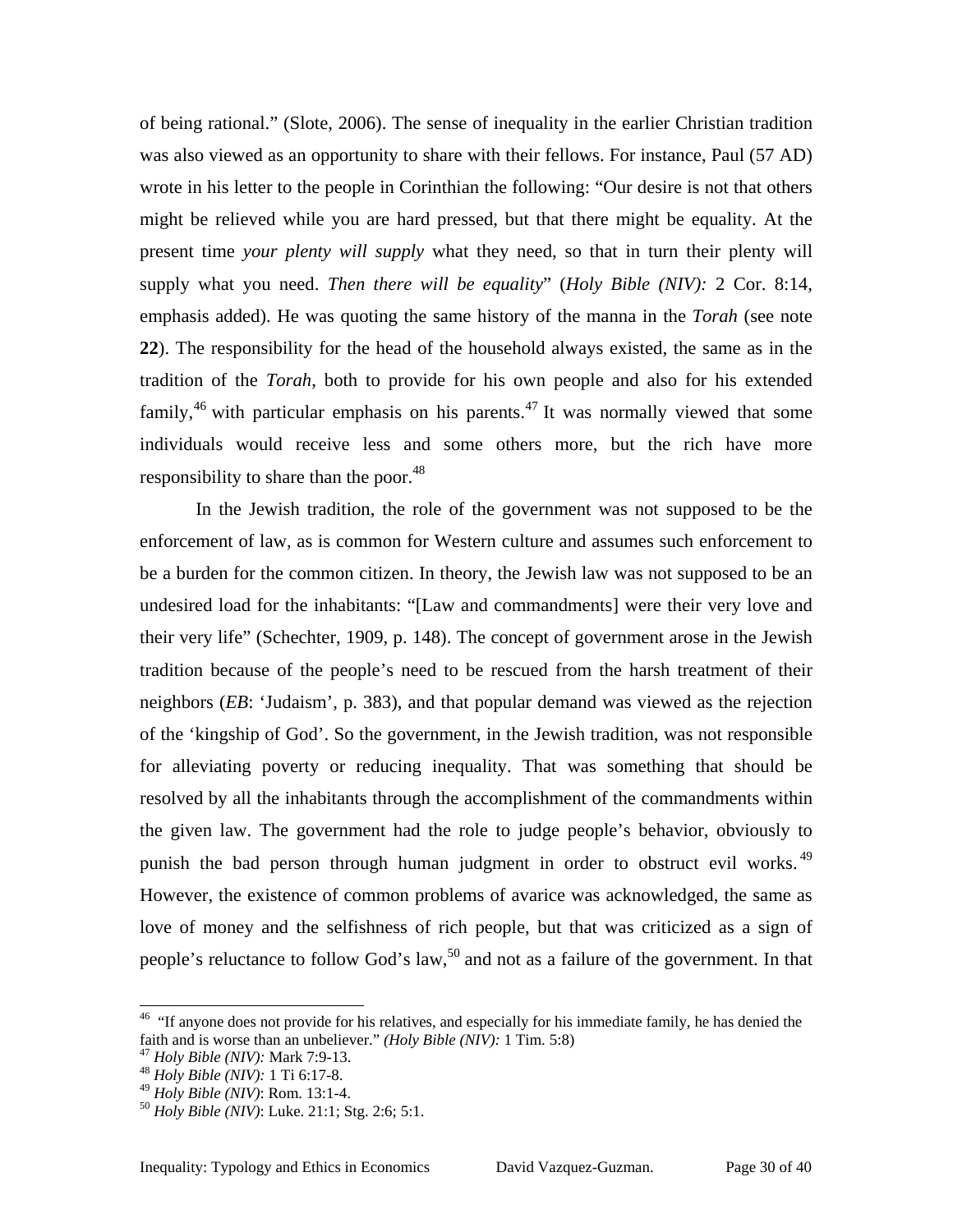sense, 'equality' was not a 'communal' responsibility, nor the government's responsibility, but it was everyone's task.

### <span id="page-30-0"></span>**5** The view of traditional economic theory.

Traditional economics deals more with the issue of efficiency, rather than of inequality. Taking one of the most recurrent frameworks in this tradition, which is the perfect competitive market, individual preferences and initial endowments are taken as given. Achieved efficiency is good as long as the distribution is Pareto-efficient, where it is not possible to shift somebody's welfare to a better condition without decreasing the welfare position of somebody else. If there is some intervention for redistribution, it should be done following the Kaldor-Hicks criterion, where the welfare of the society is raised if it is possible to change conditions such that the winners can compensate fully the loss of the losers, and still gain. Following the utilitarian framework, the things that determine equilibrium is individual rationality and the form of their utility preferences. Traditional economics steps aside from the definition of social or distributive justice. A very standard quote in this sense claims: "Nothing we have argued so far should lead us to believe that [Walrasian Equilibrium Allocations (WEA)] are necessarily "socially optimal" if we include in our notion of social optimality any consideration for matters of "equity" or "justice" in distribution." (Jehle and Reny, 1998, p. 300). The coverage of this framework is bounded by ruling out the allocations that are not Pareto-efficient, which are not even likely to be candidates for being socially optimal. Given some set of additional restrictions, a candidate for a social just distribution must be the set of the (existent) WEA.

One of the links provided as a mechanism to enhance a more equal social welfare, is the Second Welfare Theorem, which states that every Pareto-efficient allocation can be supported by a Competitive Equilibrium Allocation (**[Figure 2](#page-31-0)**), but this framework has some limitations. The redistribution of initial endowments from **e** to **e\*,** should lead this economy to achieve a socially superior competitive equilibrium allocation, which is  $\bar{x}$ rather than x'. Assuming zero transaction costs, if the society previously defined that  $\overline{x}$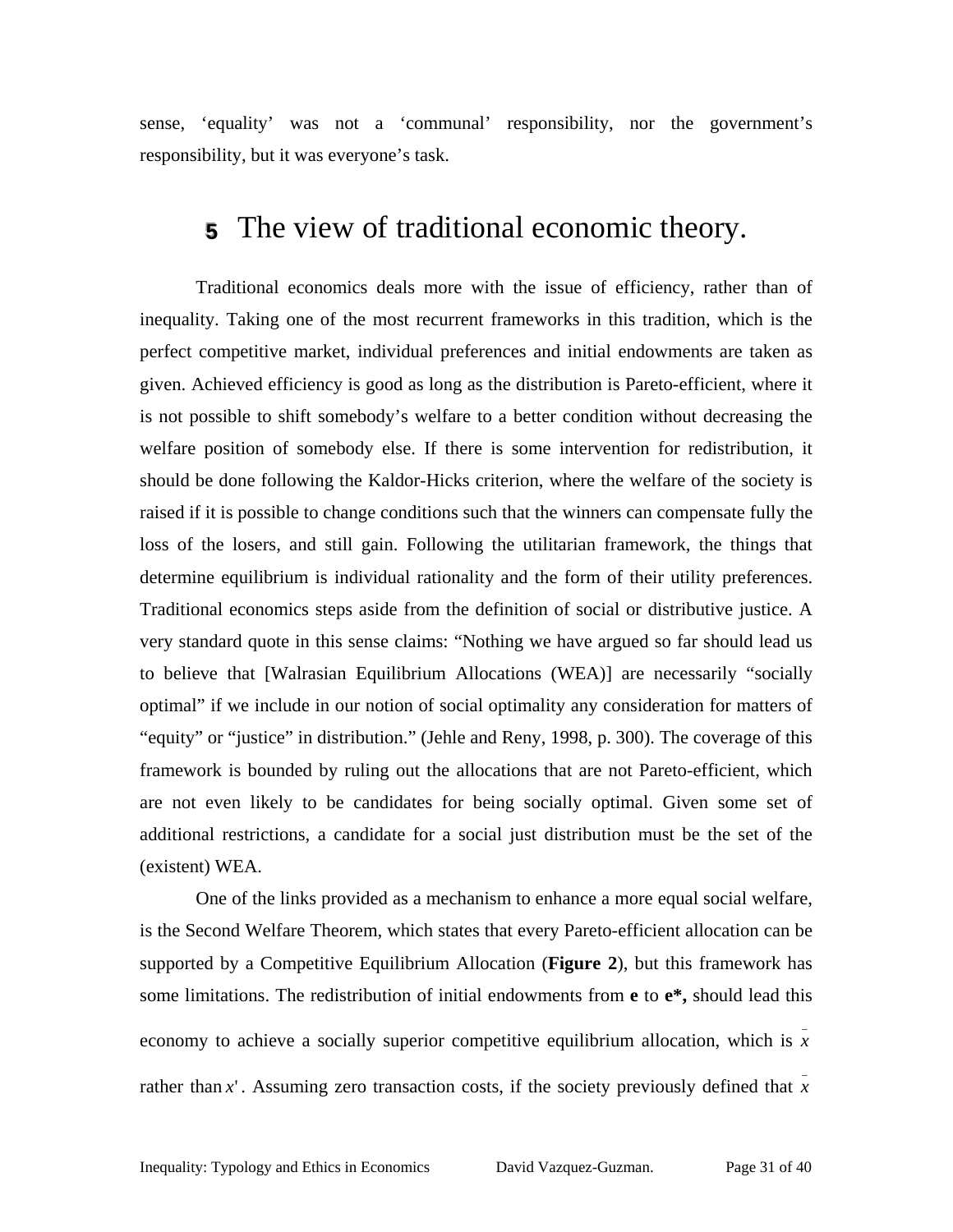was a better result, the new redistribution allocation gives a chance for government intervention. This framework does not need a central planner in order to guarantee a competitive equilibrium, but a third-party is still needed to reallocate the initial endowment.<sup>51</sup> Social Choice and Welfare theory faces other challenges (due mainly to the puzzle represented by Arrow's impossibility theorem), but definitely gives up the choice of the best social state, and reassigns that responsibility to ethical grounds: "your choice of social welfare functions is a choice of distributional values and, therefore, a choice of ethical system" (Jehle and Reny, 1998, p. 356).

<span id="page-31-0"></span>

**Figure 2 Efficiency and social optimality in a two-person economy.**

By the same token, it is said by Coleman that "The concept of 'equality' has no place in positive economic theory" (1987, p. 170). He explains that the very essence of what he called 'equality of result' would imply a distribution process that would be the antithesis of the market. On the other side, normative economics tries to compensate for the absence of the equality concept within the utilitarian welfaristic framework. Pigou (1938) came with the, perhaps contestable, idea that because of the decreasing marginal utility of money, the maximization of social welfare was inevitable, and indeed, that would lead to equality of incomes. That did not happen. This approach was rejected by Robbins (1938) with the critique of interpersonal comparisons of Jevons. Edgeworth pointed out before Robbins, as early as in 1897, that equality of means would lead forcefully to an unequal distribution. Again, traditional economic theory does not fully

<span id="page-31-1"></span> $51$  It is also possible to change this equilibrium with post-equilibrium transfers of income, or through some artificial change on prices (pre or post equilibrium) through subsidies or taxes (Adelman and Robinson, 1989, p. 970).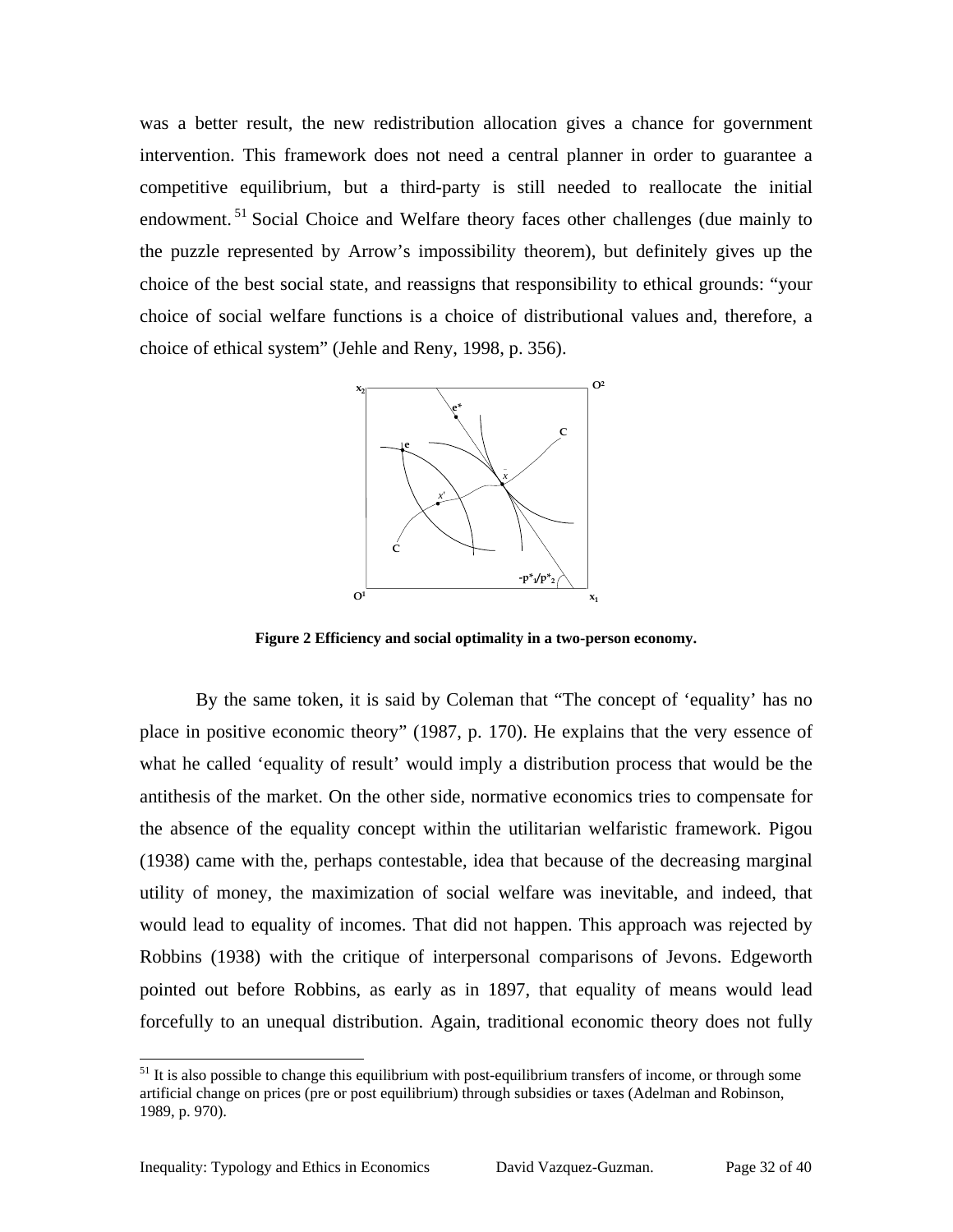contains the important issue of inequality, so the theory still remains incomplete: "…, the very programme of welfare economics –not to speak of the foundations for a policy designed to bring equality – is emasculated." (Coleman, 1987, p. 170).

In economic theory as well, both Rawls and Sen followed the justice value judgment of Marx, who is credited to be the first classical economist to introduce ethical value judgments into the theory of distribution (Adelman and Robinson, 1989, p. 968). It is argued in this paper that the Marxian criticism of classes are inconvenient, in the sense that the Marxian setting assumes a predetermined perennial negative social framework, which is the inheritance of the theory of historical materialism (Mandel, 1987, p. 369). For the follower of this tradition, it will never be possible to conceive of a clear advance in regards to inequality, the very existence of inequality will be a proof that something is wrong. Using that value judgment it is easy to lose the valid search for real unfairness, legitimizing and exacerbating only people's envy (Simmel, 1922; in Coleman, 1987, p. 170). Not surprisingly, traditional economic theory only looks at (income) differences, assuming them to be undesirable, following with precise calculations that ignore the processes that cause them. It is always assumed that the cause of all inequality is "exploitation of labor" (Adelman and Robinson, 1989, p. 968). Unfortunately, traditional economic theory gives the same treatment to the poor person who has been sick for years as they do to the poor whose poverty is due to some vice or because of irresponsible spending. The researcher in both cases will recommend to the policy maker some transfer from the rich to the poor, regardless of the reasons behind the status of poverty. In this case, the consideration that some inequalities might come from natural processes or from merit-based reward issues is lost. Then the pure consideration of inequality as unfairness shall be rejected.

### **6** Concluding remarks.

For most theoretical frameworks, the definite and indubitable relationship of inequality as unfairness goes beyond the scope of scientific discourse, the discussion of morals and ethics enters. For this reason, it should not be surprising to know that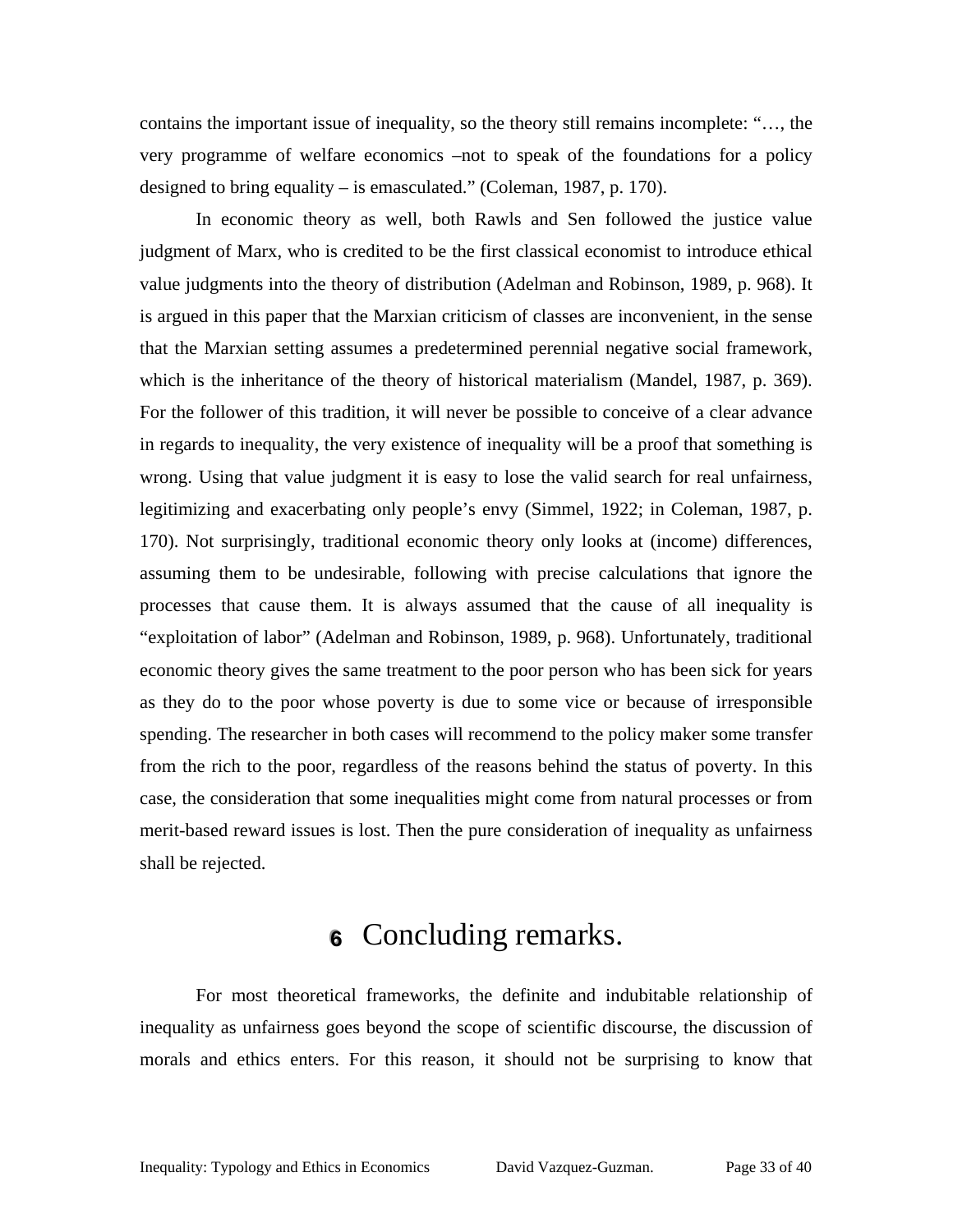inequality, even though it might be measured with 'objective' mathematical precision, will always be subjectively perceived in regards to the value judgment used.

The typology of the inequality concept helps us to discuss with an organized methodology, centering our attention on the important issues. On the one hand, the attributes of inequality make clearer the thing that is measured in reality, so studying the attributes is a good premise for looking into the definition of the suitable space for measurement. On the other hand, the processes driving inequality recognize the causal relationship between inequality and its historic composition. It can be comprehensible why inequality measurement goes beyond the simple analysis of dispersion of income, asset or wealth distribution. For instance, some of the properties of inequality measurement identify the sub-group composition of inequality, looking not only at the big picture, but at the underlying composition of inequality measurement, which is a relational attribute.

The space of inequality has been a matter of debate in welfare economics, because of the problematic narrow view of having just income as the expression of well-being. It was shown that the utilitarian framework inherited a one-dimensional space, which was approximated by income. The Basic Needs Approach discussed the possibility of a multidimensional space, but because of practical issues, it measured welfare again on the income space that was needed to buy a basic basket of goods. It will be taken from this school of thought the pragmatic value of the income space, such that many of the computations of inequality measurement will be done in data that come from income surveys. The space of capabilities and functionings tries to capture the multifaceted nature of human welfare, including not only food or material things, but also issues like freedom, opportunities, education and health. The capability approach explains the serious limitations in welfare measurement, making clear that it would be best to have a more expanded space. But many times the researcher will still need to use the available (income) data, while the government institutions developed other mechanisms of data collection. For this research, some functionings will be available in the form of data sets, so those will be used in the computations in order to know the degree of deprivation that is related with high values of inequality.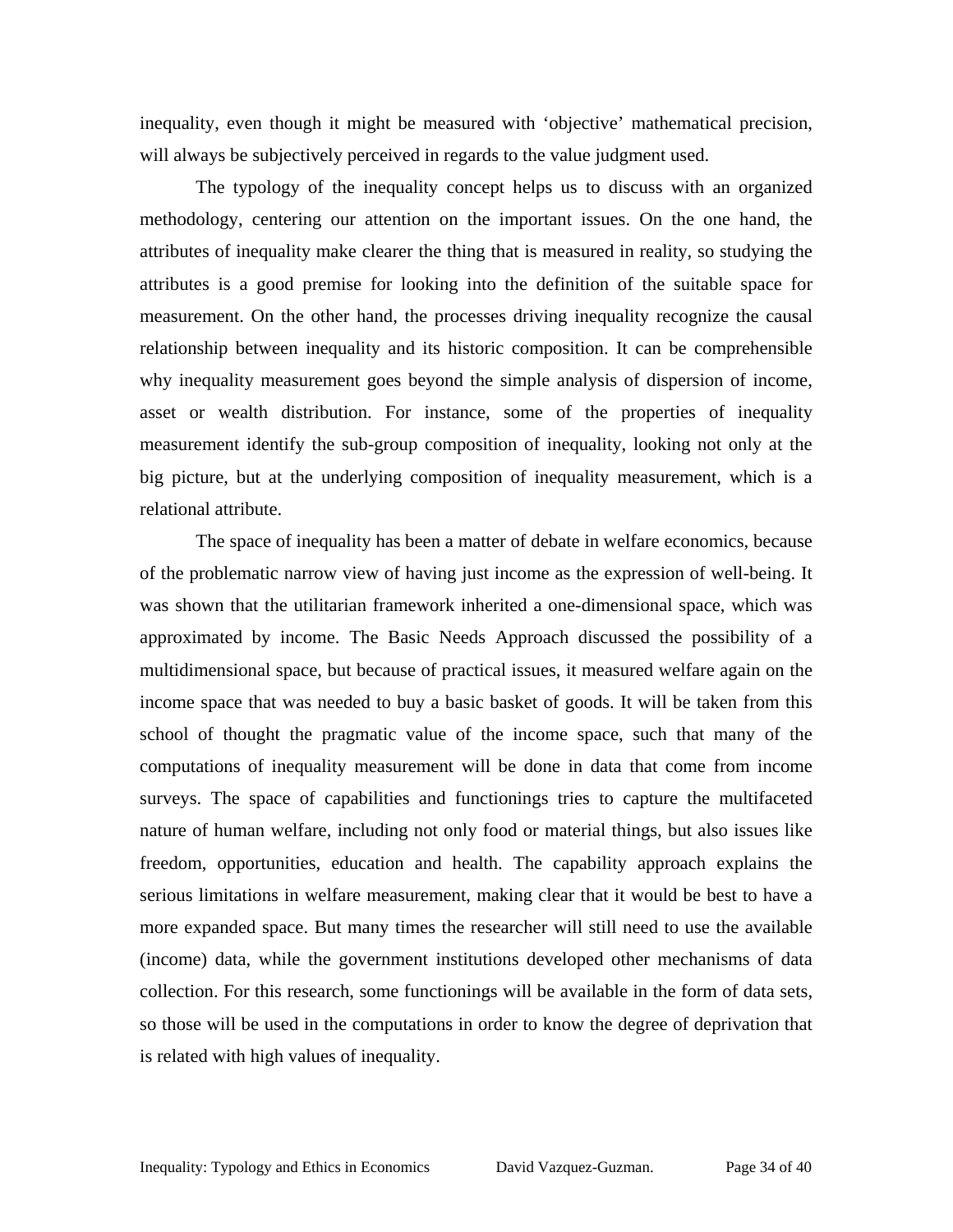A good part of the discussion of inequality is around value judgments; this paper clearly shows that these judgments are not 'neutral' or value free. Some of the previous frameworks in regards to inequality and justice have penetrated into our present concept of economic theory. The Rawlsian principles, the Utilitarian maximizing rule, or Sen's Capability approach are clear and well known examples, but these examples are not the only ones. The philosophical foundations of the traditions mentioned above clearly go beyond 'scientific truths', because they deal with individual and social motivations, and these traditions enter into the blurred non-falsifiable scenario of morals and ethics. Our reason to show other schools that are clearly known as 'non scientific', such as the Greek or the Jewish tradition, is twofold. First, to show the influence of those schools on modern economic theory, and second, to make the reader aware that the discussion of justice and inequality could not be reached with full certainty in old frameworks, but neither is it possible with modern exercises. Even the self-evident reasonability of the equality concept, as discussed by Isaiah Berlin in his *Equality* (1961), could not do that. It only brought to science another mental exercise that was tautologically based on fairness and aesthetics.<sup>52</sup>

In regards to value judgments, we do not need to assume a perennial Marxian set up in order to study inequality. The pejorative view of inequality, regardless its nature, which is seen on the Rawlsian inheritance or the Capability approach, takes as given the Marxist view of inequality as unfairness. In that sense, there is no separation between natural inequalities from inequality as a component of deprivation. The existence of classes is not a problem by itself, but rather the artificial conditions that are unfairly changed. This has some implications. We can still try to measure inequality, as a social disease, mostly as a lack of people's responsibility for their fellows, rather than as the existence of classes itself. It is necessary to include all people, and not only the government in discussing the matter of inequality alleviation. The government, addressing the problem, might explore the artificial raise of inequality that is usually responsible of unhelpful situations. Those situations are also responsible of persistent

<span id="page-34-0"></span> <sup>52 &</sup>quot;… an equal distribution of benefits for that is 'natural', self evidently right and just, and needs no justification, since it is in some sense conceived as being self justified … The assumption is that equality needs no reasons, only inequality does so; that uniformity, regularity, similarity, symmetry,… need not be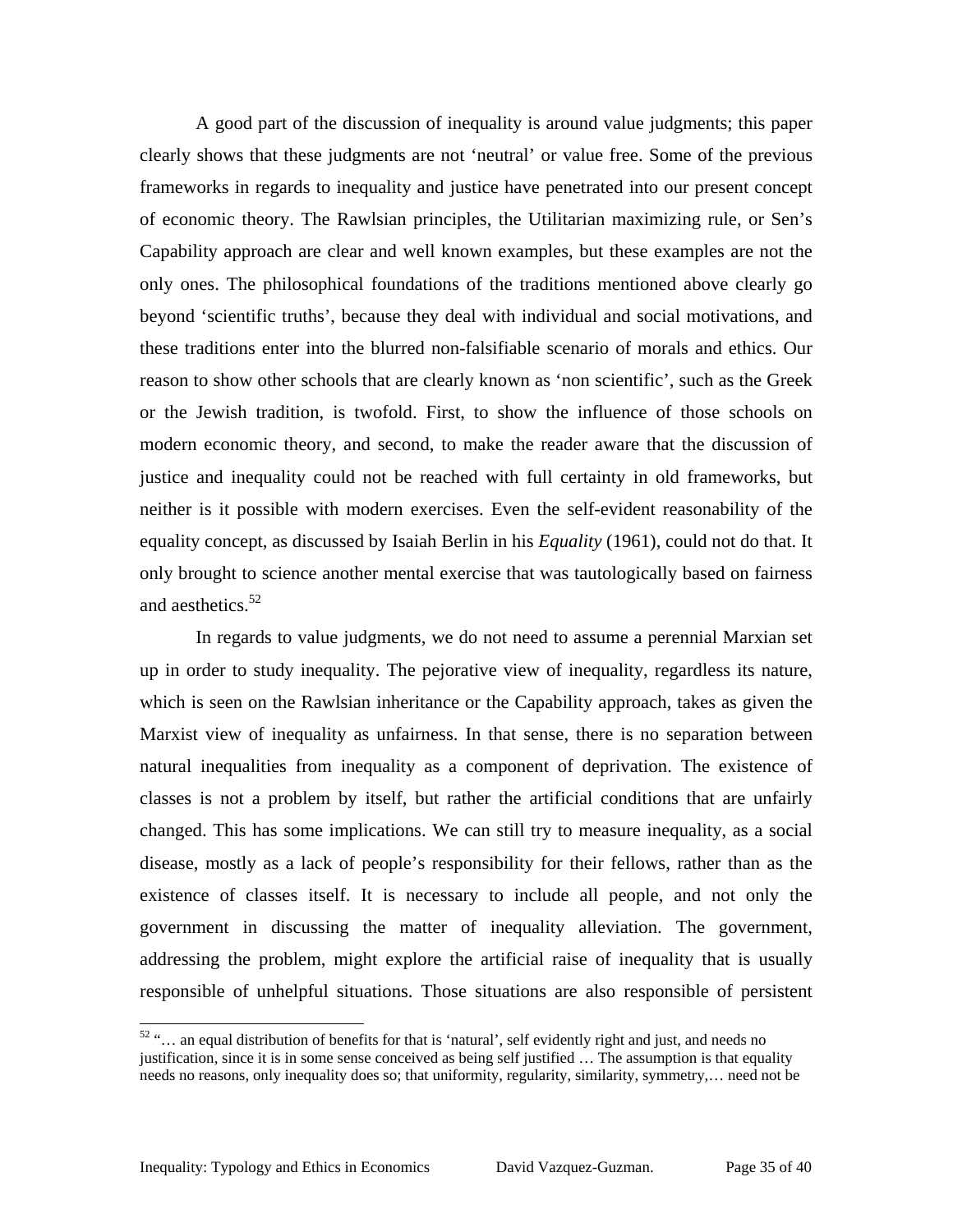effects of unfairness. The government can also focus not only in transfers of money from the rich to the poor, but also on the understanding of the causes that enlarge and enforce this process.

Some useful and practical advices can be taken from old traditions. The Jewish tradition suggests both a resource-based and a merit-based approach to inequality, and it provides the government some practical advice, as it is to make the whole population aware that everyone is entitled to justice matters, not just to the rich or to the bureaucracy. If someone criticizes this suggestion as 'non scientific', it can be said that it is much more practical than the mental exercise suggested by Rawlsian Platonism. The Jewish tradition explains that there are natural (or at least exogenous to humans) causes of inequality, therefore it is a duty of each person to try to balance that situation because they care for their fellow human being. Following also the old traditions, it might also be helpful to take some of the Aristotelian suggestions, as in the case of social participation. As long as the community is aware of other communities around them, they can make good decisions that take into account a more global environment by giving voice to all groups. It is clear that participation shall address in the first place the rights of the poor by not allowing for any kind of discrimination, which might be the source of real inequality and injustice.

1

specially accounted for, whereas differences, unsystematic behavior, changes in conduct, need explanation and, as a rule, justification." (Berlin, 1961, p. 131).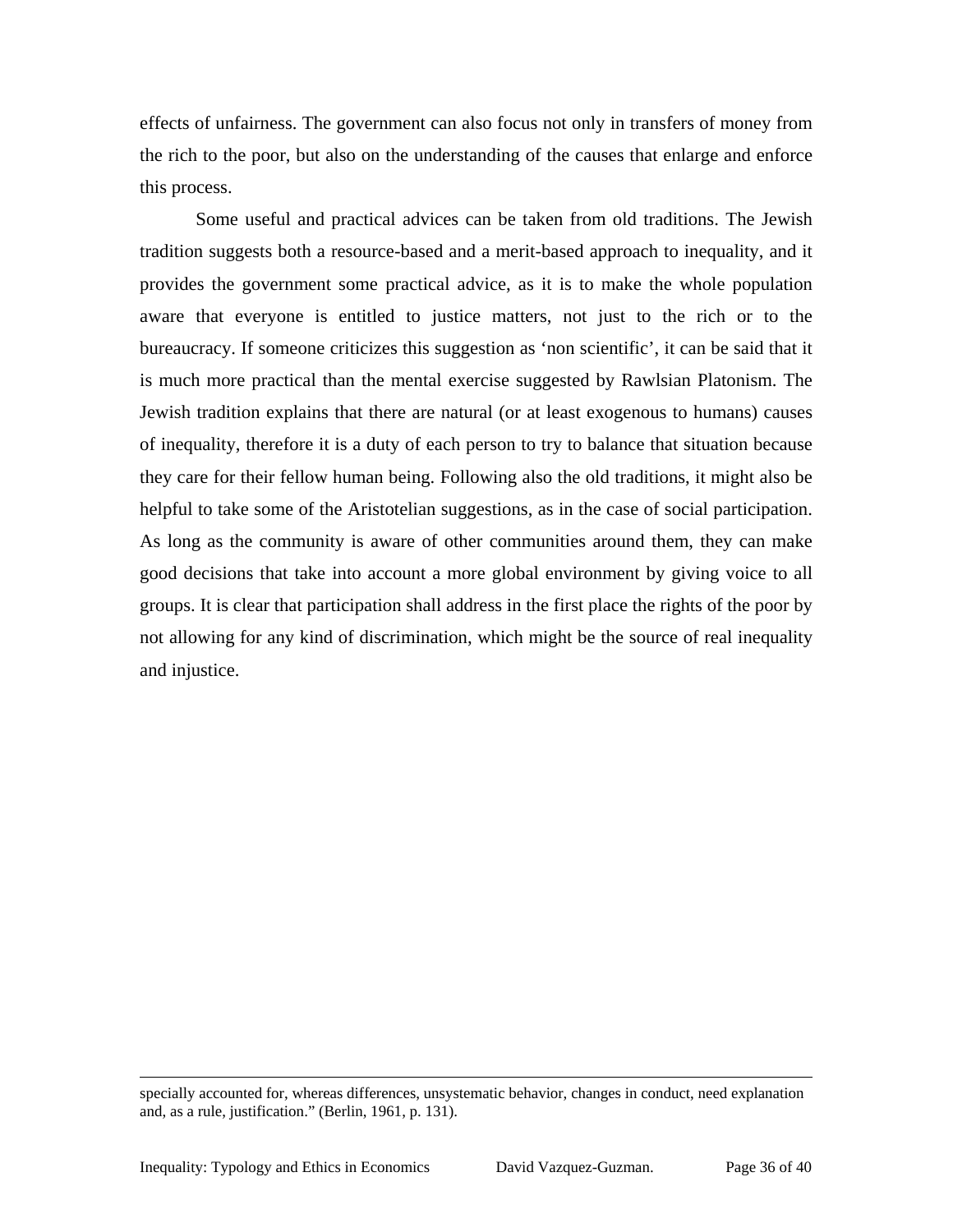References.

Abrahams, Israel. (1921). 'Judaism'. Series Religions: Ancient and Modern. Constable and Company, LTD. London.

Adelman, Irma; Robinson, Sherman (1989).'Income Distribution and Development'. in the Handbook of Development Economics. H. Chenery and T.N. Srinivasan eds., (1989). Elsevier Science Publishers B. V.

Alkire, Sabina (2002). 'Valuing freedoms: Sen's capability approach and poverty reduction'. Oxford University Press. Oxford.

Aristotle. (335 BC [1999]). 'Politics'. Translated by Benjamin Jowett. Batoche Books. Kitchener.

Aristotle. (335 BC [1980]). 'The Nicomachean Ethics'. Translated by D. Ross, Oxford University Press. Oxford.

Atkinson, A. B., Bourguignon, F. (2000). 'Introduction: Income Distribution and Economics' in the Handbook of Income Distribution. Atkinson and Bourguignon eds., (2000). North Holland, Amsterdam.

Bentham, J. (1789). 'An Introduction to the Principles of Morals and Legislation'. Payne; also Clarendon Press, Oxford, 1907.

Berlin, Isaiah. (1961). 'Equality'. In Justice and Social Policy, ed. F.A. Olafson. Prentice Hall, 131. Englewood Cliffs.

Cliffe Leslie, T.E. (1879). Essays in Political and Moral Philosophy'. Longsman, Green. London.

Coleman, James S. (1987). 'Equality'. In 'The New Palgrave: a Dictionary of Economics'. Ed. by Eatwell, Milgate and Newman. Macmillan Press Limited. London.

Cowell, F. (1995). 'Measuring Inequality'. Second Edition. Prentice-Hall/ Harvester. London.

CTMP -Comité Técnico para la Medici6n de la Pobreza. (2002). 'Medición de la Pobreza: Variantes Metodológicas y Estimación Preliminar'. Serie Documentos de Investigación. México: Secretaria de Desarrollo Social (SEDESOL).

Descartes, Rene. (1637). 'Discours de la méthode'. Gutenberg Project. [EBook #13846]. (www.gutenberg.net).

EB. Encyclopedia Britannica. (xxx).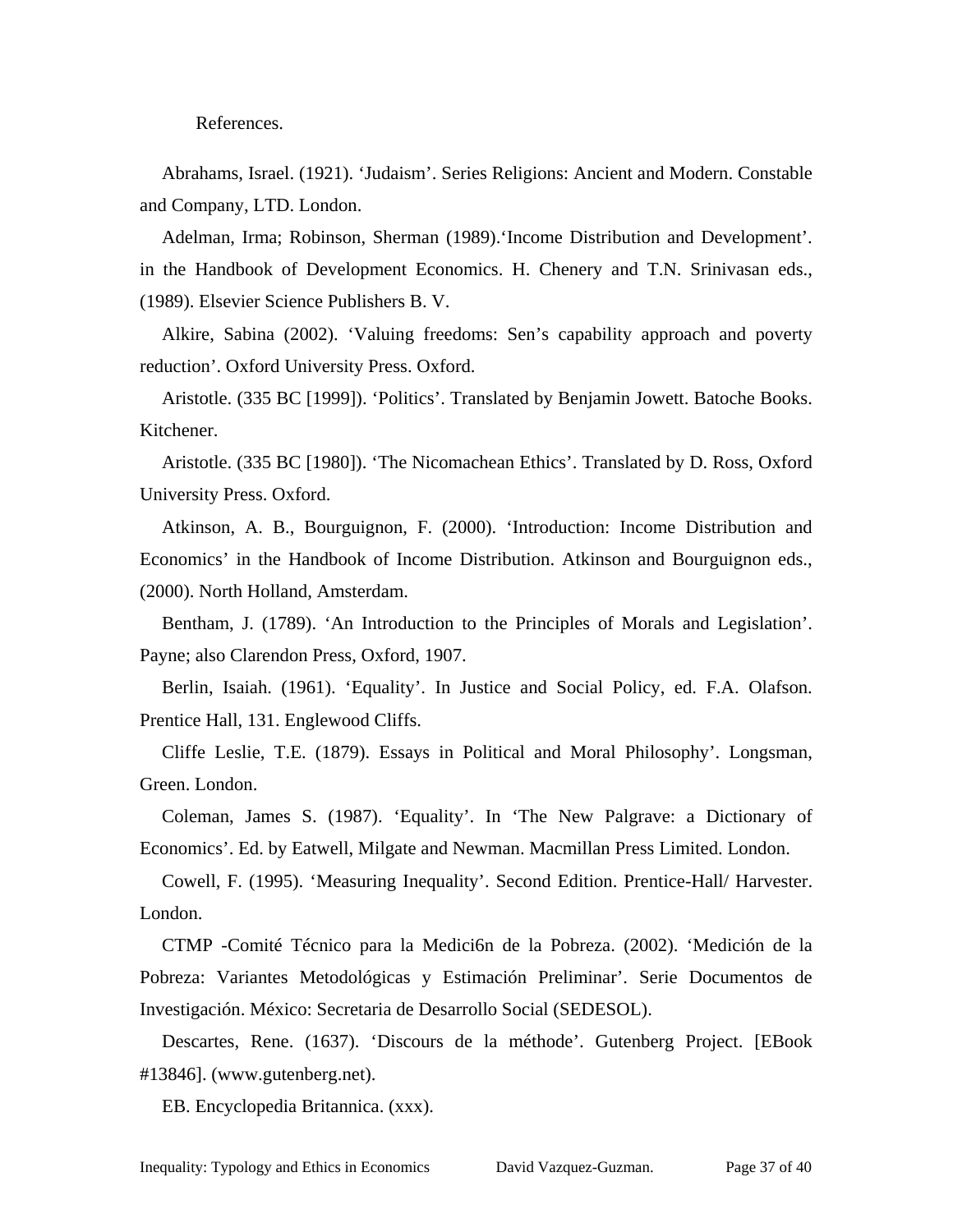Foster, J. E., Sen, A.K. (1997). 'On Economic Inequality after a quarter century', in A.K. Sen, ed.. On Economic Inequality. 2nd edition. Clarendon Press. Oxford. pp. 107- 219.

Ghai, D. P., Khan, A. R., Lee, E. L. H., Alfthan, T. (1977). 'The basic-needs approach to development, some issues regarding concepts and methodology'. International Labour Organisation. Geneva.

Harsanyi, J. C. (1953). 'Cardinal Utility in Welfare Economics and in the Theory of Risk Taking'. Journal of Political Economy, Vol . 61.

Harsanyi, J. C. (1987). 'Interpersonal Utility Comparisons'. In 'The New Palgrave: a Dictionary of Economics'. Ed. by Eatwell, Milgate and Newman. Macmillan Press Limited. London.

Holy Bible. New International Version (NIV). Copyright © 1973, 1978, 1984 International Bible Society. Used by permission of Zondervan. All rights reserved.

Jehle, Geoffrey A.; Reny, Philip J. (1998). 'Advanced Microeconomic Theory'. Addison-Wesley.

Lamont, Julian; Favor, Christi. (2007). 'Distributive Justice'. Edward N. Zalta (ed.) (http://plato.stanford.edu/archives/spr2007/entries/justice-distributive/)

Kant. Immanuel. (1785). 'Fundamental Principles of the Metaphysic of Morals'. The Gutenberg Project [EBook #5682]. Translated by Thomas Kingsmill Abbott. (http://www.gutenberg.org/dirs/etext04/ikfpm10.txt)

Kukathas, C., Pettit, P. (1990). 'A Theory of Justice and its Critics'. Polity Press. Cambridge, UK.

Mandel, Ernest. (1987). 'Marx, Karl Heinrich'. In 'The New Palgrave: a Dictionary of Economics'. Ed. by Eatwell, Milgate and Newman. Macmillan Press Limited. London.

Marx, K. , Engels, F. (1848). 'The Communist Manifesto'. From the English edition of 1888, edited by Friedrich Engels. The Gutenberg Project [EBook #61] (http://www.gutenberg.org/files/61/61.txt).

Marx, K. (1875). 'Critique of the Gotha Program'. English translation in K. Marx and F. Engels, Selected Works, Vol. II. Foreign Language Publishing House, Moscow; International Publishers, New York, 1938.

Robbins, L.. (1938). 'Interpersonal comparisons of utility'. Economic Journal, 48.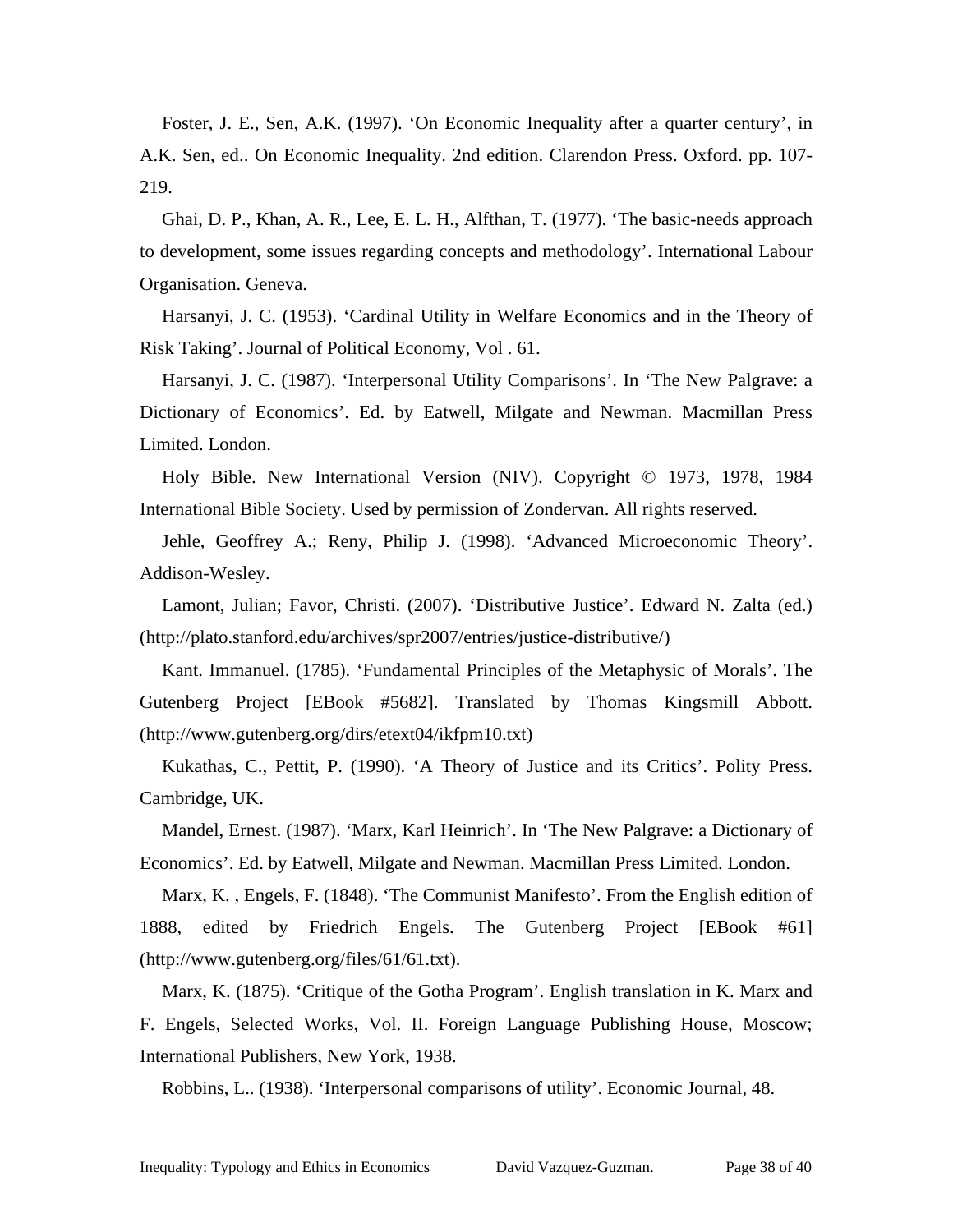Nussbaum, Martha C. (1986). 'The fragility of goodness, Luck and ethics in Greek tragedy and philosophy'. Cambridge University Press. Cambridge, USA.

Pattanaik, P. K., Xu, Y. (2007). 'Minimal relativism, dominance, and standard of living comparisons based on functionings'. Oxford Economic Papers, forthcoming.

Pigou, A. C. (1938). 'Economics of Welfare'. 4th edn. Mcmillan, New York.

Plato (360 BC [1892]). 'The Republic'. In 'The Dialogues of Plato', translated into English with Analyses and Introductions by B. Jowett, M.A. in Five Volumes. 3rd edition revised and corrected. Oxford University Press.

Rawls, J. (1971). 'A theory of Justice'. Harvard University Press, Cambridge, Mass.

Robeyns, Ingrid. (2005). 'The Capability Approach: a theoretical survey'. Journal of Human Development. Vol. 6, No. 1.

Schechter, S. (1909). 'Some Aspects of Rabbinic Theology'. The Macmillan company. Adam and Charles Black. London

Sen, A. K. (1973). 'On Economic Inequality'. Second edition (1997). Clarendon Press. Oxford.

Sen, A. K. (1976). 'Poverty: An Ordinal Approach to Measurement'. Econometrica, Vol. 44; reprinted in Sen (1982).

Sen, A. K. (1980). 'Equality of What?' The Tanner Lectures on Human Values, Vol I. in 'Choice, Welfare and Measurement'. (1982). Blackwell.

Sen, Amartya K. (1983). 'Poor, Relatively Speaking'. Oxford Economic Papers, New Series. Vol. 35, No. 2.

Sen, Amartya K. (1984). 'Resources, Values and Development'. Basil Blackwell. Oxford.

Sen, A. K. (1985b). 'Commodities and Capabilities'. (Professor Dr. P. Hennipman lectures in economics; v. 7), lecture originally called 'The Standard of Living', given on 22 April, 1982. North Holland, Amsterdam.

Sen, Amartya, K. (1987b). 'Justice'. In 'The New Palgrave: a Dictionary of Economics'. Ed. by Eatwell, Milgate and Newman. Macmillan Press Limited. London.

Sen, Amartya, K. (1999). 'Development as Freedom'. Oxford University Press. Oxford.